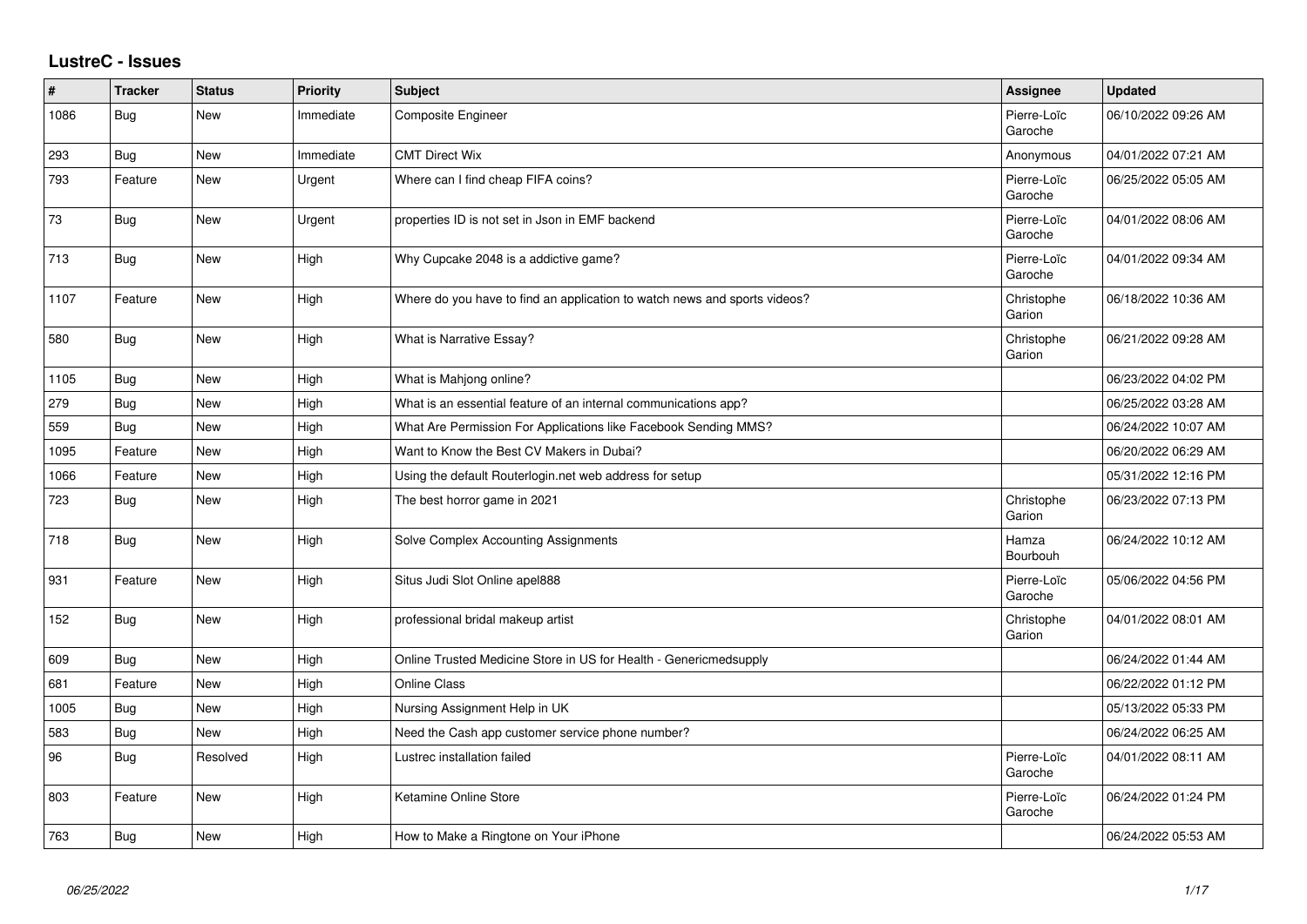| $\vert$ # | <b>Tracker</b> | <b>Status</b> | <b>Priority</b> | <b>Subject</b>                                            | Assignee               | <b>Updated</b>      |
|-----------|----------------|---------------|-----------------|-----------------------------------------------------------|------------------------|---------------------|
| 92        | Bug            | New           | High            | expression should have been normalized in EMF backend     | Pierre-Loïc<br>Garoche | 06/25/2022 01:51 AM |
| 578       | Feature        | New           | High            | Derrick Gore                                              | Pierre-Loïc<br>Garoche | 06/24/2022 03:35 PM |
| 493       | Feature        | New           | High            | chainsaw dance                                            |                        | 06/24/2022 08:01 PM |
| 216       | Feature        | New           | High            | Barry Keoghan                                             | Pierre-Loïc<br>Garoche | 06/24/2022 05:04 AM |
| 273       | Bug            | New           | High            | assignment help online                                    |                        | 04/01/2022 08:17 AM |
| 476       | Feature        | New           | High            | <b>American Airlines Reservations</b>                     |                        | 06/25/2022 07:00 AM |
| 148       | Bug            | <b>New</b>    | Normal          | zxZdfg                                                    |                        | 04/01/2022 08:01 AM |
| 960       | Feature        | New           | Normal          | Zooming Instagram Picture In Full HD                      | Pierre-Loïc<br>Garoche | 04/20/2022 10:36 AM |
| 588       | Bug            | New           | Normal          | YouTube Vanced Apk Manager App - Como instalá-lo          |                        | 06/23/2022 07:40 PM |
| 503       | Bug            | New           | Normal          | Youtube Premium Apk free download for Android             |                        | 06/24/2022 01:56 PM |
| 756       | Feature        | New           | Normal          | Your one-stop destination for the thesis writing service  |                        | 04/01/2022 09:01 AM |
| 1004      | Bug            | New           | Normal          | you get to pinch and drag a man with a very flexible face |                        | 05/10/2022 10:59 AM |
| 147       | Bug            | <b>New</b>    | Normal          | xzxgfufi                                                  |                        | 04/01/2022 07:54 AM |
| 554       | Bug            | <b>New</b>    | Normal          | XvideoStudio Video Editor APK Free Download on TechToDown |                        | 06/24/2022 08:26 AM |
| 121       | Bug            | New           | Normal          | xgfhjmghtm                                                |                        | 04/01/2022 07:56 AM |
| 159       | Bug            | <b>New</b>    | Normal          | xfguih njgkh                                              |                        | 06/17/2022 10:26 PM |
| 129       | Bug            | New           | Normal          | xcvgbgh                                                   |                        | 06/25/2022 12:48 AM |
| 506       | Bug            | New           | Normal          | www.trendmicro.com/activate                               |                        | 06/25/2022 04:04 AM |
| 505       | Bug            | <b>New</b>    | Normal          | www.trendmicro.com/activate                               |                        | 06/25/2022 08:51 AM |
| 705       | Bug            | New           | Normal          | wuxiaworld                                                |                        | 06/17/2022 04:54 PM |
| 245       | Bug            | <b>New</b>    | Normal          | Write My Essay For Me Cheap                               |                        | 06/22/2022 05:30 PM |
| 829       | Bug            | New           | Normal          | Write My Dissertation For Me UK                           | Pierre-Loïc<br>Garoche | 04/01/2022 08:59 AM |
| 263       | Feature        | New           | Normal          | Wrecked Car Is Nothing But A Worthless                    | Pierre-Loïc<br>Garoche | 06/24/2022 02:16 AM |
| 938       | Bug            | New           | Normal          | Would you like to have your own ringtone                  | Christophe<br>Garion   | 04/22/2022 01:27 PM |
| 699       | <b>Bug</b>     | New           | Normal          | Would you be able to utilize Cash App Twitch?             |                        | 06/24/2022 07:29 AM |
| 914       | Bug            | New           | Normal          | Wordle: how to play fashion games for free?               |                        | 04/07/2022 08:30 AM |
| 680       | Feature        | New           | Normal          | Word Jewels 2                                             |                        | 06/25/2022 02:46 AM |
| 1027      | <b>Bug</b>     | New           | Normal          | Word hurdle: Viral and Fun Online Game                    |                        | 06/20/2022 01:36 PM |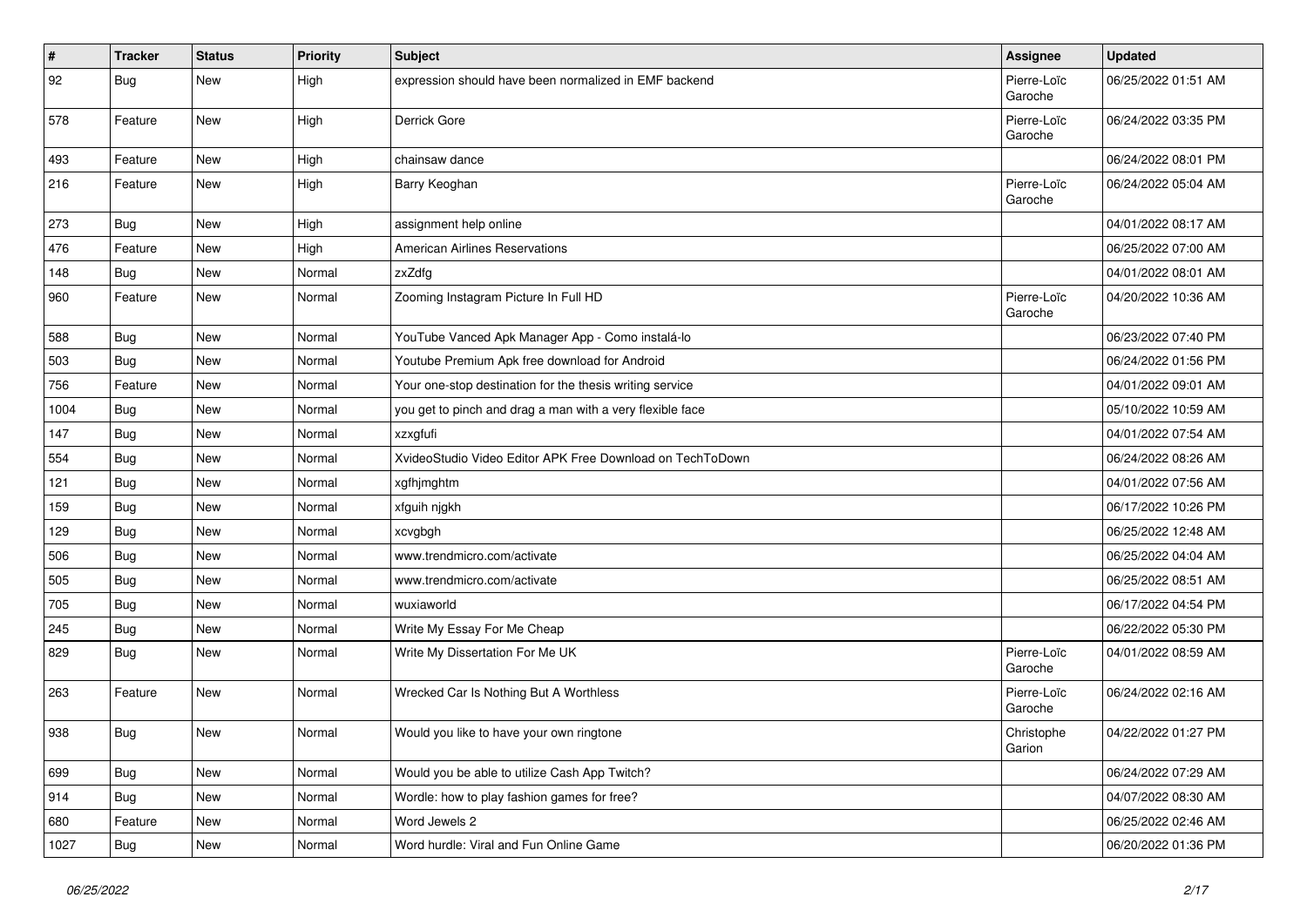| $\vert$ # | <b>Tracker</b> | <b>Status</b> | <b>Priority</b> | <b>Subject</b>                                                             | Assignee               | <b>Updated</b>      |
|-----------|----------------|---------------|-----------------|----------------------------------------------------------------------------|------------------------|---------------------|
| 679       | Bug            | <b>New</b>    | Normal          | Word Finder helps you to play word games better                            |                        | 04/01/2022 09:34 AM |
| 134       | Bug            | <b>New</b>    | Normal          | wisegolfers                                                                |                        | 06/24/2022 03:34 AM |
| 306       | Bug            | New           | Normal          | Window Tinting Services in Norcross GA                                     |                        | 04/01/2022 07:19 AM |
| 296       | Bug            | <b>New</b>    | Normal          | Window Tinting Services in Jonesboro GA                                    |                        | 04/01/2022 07:21 AM |
| 728       | Bug            | <b>New</b>    | Normal          | Will Cash App refund money if scammed? Hitches With Optimum Ease           |                        | 04/01/2022 09:33 AM |
| 538       | Bug            | <b>New</b>    | Normal          | Will cash app refund money if scammed quickly?                             |                        | 06/23/2022 05:29 PM |
| 878       | Bug            | <b>New</b>    | Normal          | Wie ist instazoom hilfreich beim Herunterladen von Instagram-Profilbildern |                        | 04/08/2022 09:28 PM |
| 776       | Bug            | <b>New</b>    | Normal          | Wibargain                                                                  |                        | 06/17/2022 08:52 PM |
| 587       | Bug            | <b>New</b>    | Normal          | Why Picsart Pro Offers Great Features                                      |                        | 06/19/2022 02:19 PM |
| 701       | Bug            | <b>New</b>    | Normal          | Why Law Essay Helper UK is Necessary?                                      |                        | 06/24/2022 03:17 PM |
| 922       | Bug            | <b>New</b>    | Normal          | Why Is The Need For Assignment Writing Services?                           |                        | 06/25/2022 09:26 AM |
| 757       | Bug            | <b>New</b>    | Normal          | Why Is Issue of Car Maintenance so Famous for the Consumers?               |                        | 04/01/2022 09:01 AM |
| 963       | Feature        | New           | Normal          | Why I am not getting cool cash app card designs- call experts              |                        | 06/15/2022 05:21 AM |
| 540       | Bug            | <b>New</b>    | Normal          | Why Haven't I Received My Cash App Card? Can I get t the reasons behind it |                        | 04/01/2022 09:25 AM |
| 78        | Bug            | In Progress   | Normal          | Why generate MCDC conditions for constant flows?                           | Pierre-Loïc<br>Garoche | 04/01/2022 08:08 AM |
| 637       | Feature        | <b>New</b>    | Normal          | Why do the Outlook rules not work in my account?                           |                        | 06/25/2022 12:51 AM |
| 884       | Bug            | <b>New</b>    | Normal          | Why do Subway Surfers popular                                              |                        | 04/01/2022 09:16 AM |
| 880       | Bug            | <b>New</b>    | Normal          | Why do Subway Surfers popular                                              |                        | 04/01/2022 09:16 AM |
| 551       | Bug            | <b>New</b>    | Normal          | Why Do Students Need Online Best Dissertation Writing Services?            |                        | 06/22/2022 05:53 PM |
| 208       | Bug            | New           | Normal          | Why Cash app won't let me send money if scammed?                           |                        | 04/01/2022 08:54 AM |
| 188       | Bug            | <b>New</b>    | Normal          | Why are university students buying assignments online?                     | Pierre-Loïc<br>Garoche | 06/25/2022 04:59 AM |
| 707       | Bug            | <b>New</b>    | Normal          | Why Accounting Assignments Are Beneficial For The Students?                | Pierre-Loïc<br>Garoche | 06/24/2022 09:16 PM |
| 1008      | Bug            | <b>New</b>    | Normal          | Who was the first black woman to anchor a newscast?                        |                        | 05/10/2022 03:13 PM |
| 802       | Bug            | <b>New</b>    | Normal          | Who Is an ETL Engineer                                                     |                        | 06/25/2022 12:34 AM |
| 801       | Bug            | <b>New</b>    | Normal          | Who Is an ETL Engineer                                                     |                        | 06/24/2022 11:18 PM |
| 800       | Bug            | New           | Normal          | Who Is an ETL Engineer                                                     |                        | 06/20/2022 10:21 PM |
| 799       | Bug            | New           | Normal          | Who Is an ETL Engineer                                                     |                        | 06/24/2022 04:30 PM |
| 798       | <b>Bug</b>     | New           | Normal          | Who Is an ETL Engineer                                                     |                        | 06/23/2022 11:38 PM |
| 1123      | Bug            | New           | Normal          | Where To Watch FIFA World Cup 2022                                         |                        | 06/24/2022 03:51 AM |
| 920       | Bug            | New           | Normal          | Where I Can Get Essay Writing Services?                                    |                        | 04/11/2022 08:35 AM |
| 768       | <b>Bug</b>     | New           | Normal          | Where can you buy best jackets online?                                     |                        | 04/01/2022 09:05 AM |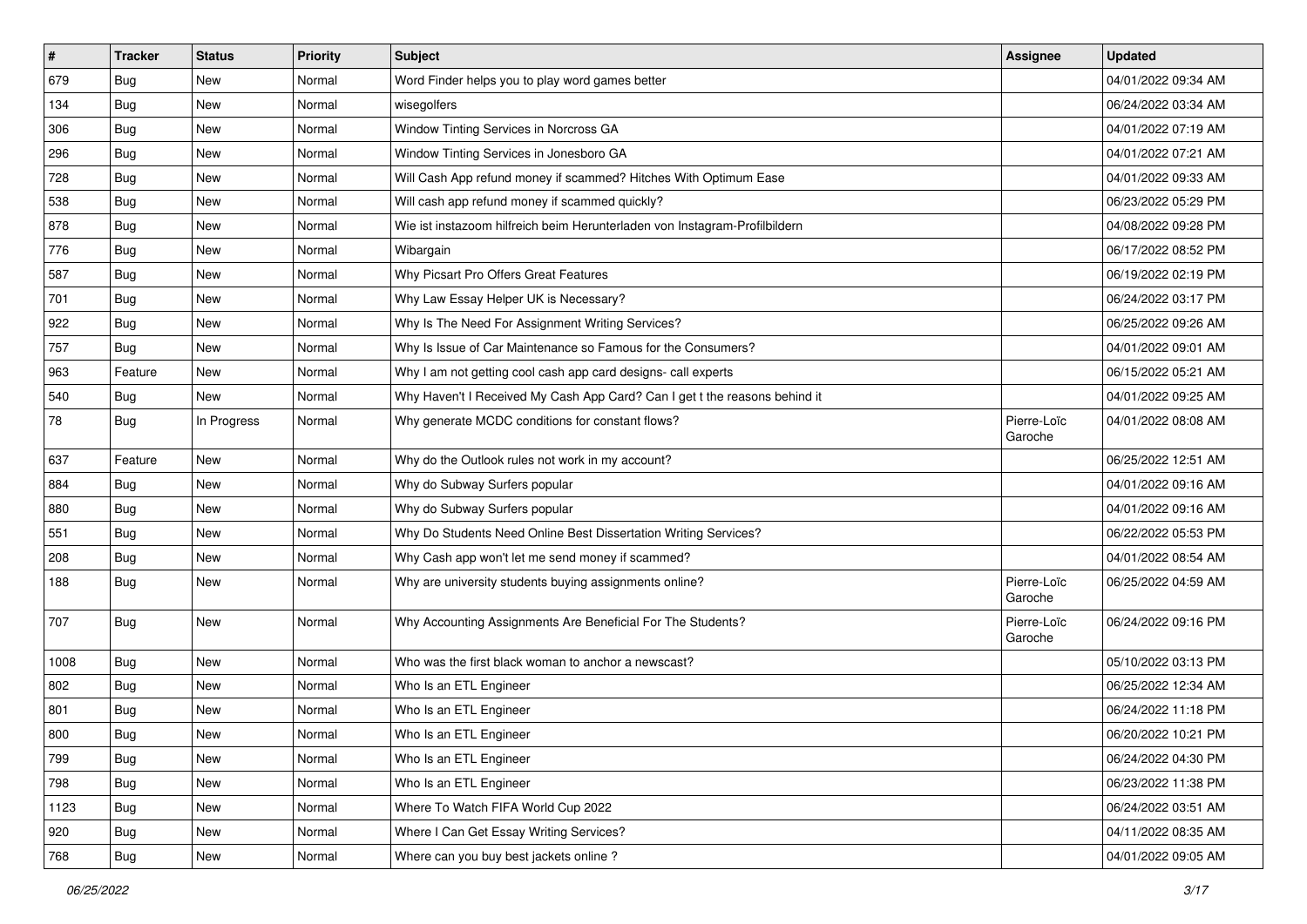| #    | <b>Tracker</b> | <b>Status</b> | <b>Priority</b> | Subject                                                                       | Assignee               | <b>Updated</b>      |
|------|----------------|---------------|-----------------|-------------------------------------------------------------------------------|------------------------|---------------------|
| 300  | Bug            | New           | Normal          | Wheels Powder Coating Services in Norcross GA                                 |                        | 04/15/2022 01:45 PM |
| 223  | Bug            | <b>New</b>    | Normal          | WhatsApp Plus: Download, Update and Themes                                    |                        | 06/03/2022 08:07 PM |
| 1099 | Feature        | New           | Normal          | Whatsapp Plus - A New Way Of Communicating                                    |                        | 06/15/2022 10:48 AM |
| 560  | Bug            | <b>New</b>    | Normal          | Whatsapp Aero - Make Your Phone Auto Connect                                  |                        | 04/01/2022 09:28 AM |
| 605  | Feature        | <b>New</b>    | Normal          | What will the future of logo design be like?                                  |                        | 06/25/2022 03:02 AM |
| 1094 | Bug            | New           | Normal          | What time does direct deposit hit Cash App?                                   |                        | 06/14/2022 03:27 PM |
| 1125 | Bug            | <b>New</b>    | Normal          | What is Wordscapes?                                                           |                        | 06/24/2022 09:05 AM |
| 868  | Feature        | New           | Normal          | What Is the Role of a Graphic Designer?                                       | Pierre-Loïc<br>Garoche | 04/01/2022 09:12 AM |
| 1043 | Bug            | New           | Normal          | What Is The Right Way To Troubleshoot Cash App Transfer Failed Problems?      |                        | 05/25/2022 01:16 PM |
| 927  | Feature        | <b>New</b>    | Normal          | What Is The Right Way To Troubleshoot Cash App Transfer Failed Problems?      |                        | 04/12/2022 05:54 AM |
| 523  | Bug            | New           | Normal          | What Is The Right Google Account Recovery Aid To Regain Account Access?       | Pierre-Loïc<br>Garoche | 06/25/2022 01:05 AM |
| 836  | Bug            | New           | Normal          | What Is The Required Amount To Pay As Cash App Clearance Fee?                 |                        | 04/01/2022 09:00 AM |
| 636  | Bug            | <b>New</b>    | Normal          | What is the most popular furniture color?                                     |                        | 06/24/2022 12:13 AM |
| 520  | Bug            | New           | Normal          | What Is The Major Role Of Cash.app/Help and Support Page?                     |                        | 06/25/2022 01:27 AM |
| 569  | Bug            | <b>New</b>    | Normal          | What is the incoming and outgoing mail server for Outlook IMAP settings?      | Pierre-Loïc<br>Garoche | 06/25/2022 08:53 AM |
| 570  | Bug            | <b>New</b>    | Normal          | What is Sutton bank cash app customer service phone number?                   | Pierre-Loïc<br>Garoche | 06/23/2022 10:42 AM |
| 496  | Bug            | <b>New</b>    | Normal          | What is Live NetTV?                                                           |                        | 06/25/2022 06:36 AM |
| 761  | Bug            | New           | Normal          | What is it about basketball that makes it so popular in the United States?    | Corentin<br>Lauverjat  | 06/24/2022 03:48 AM |
| 792  | Bug            | New           | Normal          | What is Google Camera Mod?                                                    |                        | 04/01/2022 08:59 AM |
| 853  | Bug            | <b>New</b>    | Normal          | what is dr laser                                                              |                        | 04/01/2022 09:13 AM |
| 585  | Bug            | <b>New</b>    | Normal          | What is cash app help number?                                                 |                        | 04/01/2022 09:18 AM |
| 764  | Bug            | <b>New</b>    | Normal          | What is available to see what I can watch HBO Max?                            |                        | 06/24/2022 05:42 PM |
| 667  | Bug            | <b>New</b>    | Normal          | What Is a Ringtone?                                                           |                        | 06/20/2022 03:35 PM |
| 477  | Bug            | <b>New</b>    | Normal          | What Does Online Coupon Mean?                                                 |                        | 06/24/2022 06:34 AM |
| 1112 | Bug            | New           | Normal          | What Cash App Policy Says If Random Person Sent Me Money On Cash App?         |                        | 06/20/2022 07:48 AM |
| 1078 | Bug            | New           | Normal          | What Bank Is Cash App On Plaid? Find Clarity And Assistance                   |                        | 06/15/2022 11:56 AM |
| 281  | Feature        | New           | Normal          | what are the types of Ringtones?                                              | Anonymous              | 06/25/2022 12:03 AM |
| 1010 | Bug            | New           | Normal          | what are the requirements to borrow money from cash app ? cash app borrow app | Pierre-Loïc<br>Garoche | 05/11/2022 09:29 AM |
| 675  | <b>Bug</b>     | New           | Normal          | What Are Smart Tactics To Fix Cash App Transfer Failed Hurdles?               |                        | 06/16/2022 04:37 AM |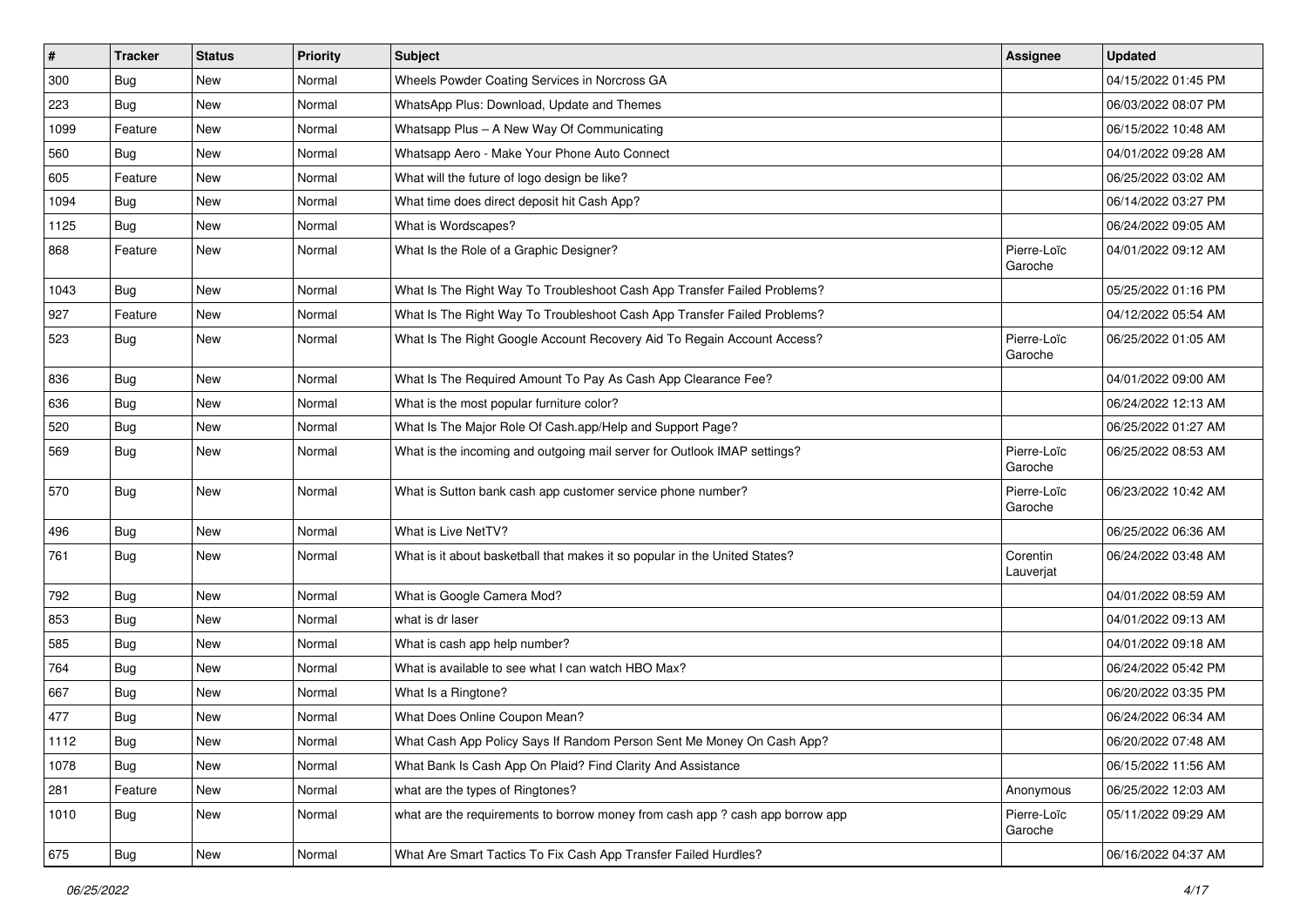| $\vert$ # | <b>Tracker</b> | <b>Status</b> | <b>Priority</b> | <b>Subject</b>                                               | Assignee              | <b>Updated</b>      |
|-----------|----------------|---------------|-----------------|--------------------------------------------------------------|-----------------------|---------------------|
| 725       | Feature        | <b>New</b>    | Normal          | What are memo writing services design                        |                       | 06/24/2022 06:24 AM |
| 857       | Bug            | New           | Normal          | Welcome to the world of classic retro games                  |                       | 04/01/2022 09:13 AM |
| 686       | Bug            | <b>New</b>    | Normal          | Welcome To The Most Demandable Mahipalpur Escorts Agency     |                       | 06/22/2022 09:42 AM |
| 548       | Bug            | <b>New</b>    | Normal          | Web N Logo Design                                            |                       | 04/01/2022 09:29 AM |
| 542       | Bug            | <b>New</b>    | Normal          | Web N Logo Design                                            |                       | 06/22/2022 12:28 PM |
| 260       | Bug            | <b>New</b>    | Normal          | Web Design Services Near Me                                  |                       | 06/24/2022 10:54 AM |
| 555       | Bug            | <b>New</b>    | Normal          | web design development in hyderabad                          |                       | 06/24/2022 06:49 PM |
| 264       | Bug            | New           | Normal          | We Buy Your Unwanted Car                                     | Corentin<br>Lauverjat | 06/24/2022 02:19 PM |
| 658       | Bug            | <b>New</b>    | Normal          | Watermelon Nutrition Facts And Health Benefits               |                       | 06/24/2022 03:36 PM |
| 314       | Bug            | <b>New</b>    | Normal          | Water Extraction Services in Virginia Beach VA               |                       | 04/01/2022 07:25 AM |
| 313       | Bug            | <b>New</b>    | Normal          | Water Extraction Services in Virginia Beach VA               |                       | 06/23/2022 02:14 AM |
| 331       | Bug            | New           | Normal          | Water Extraction Services in Norfolk VA                      |                       | 06/25/2022 08:10 AM |
| 346       | Bug            | <b>New</b>    | Normal          | Water Extraction Services in Chesapeake VA                   |                       | 04/01/2022 07:15 AM |
| 968       | Feature        | <b>New</b>    | Normal          | watch nfl online free live streaming                         |                       | 04/23/2022 07:28 AM |
| 974       | Bug            | New           | Normal          | Watch NCAA Football Live Streaming Free                      |                       | 05/06/2022 08:16 AM |
| 969       | Bug            | <b>New</b>    | Normal          | Watch NCAA Football Live Match Free                          |                       | 04/23/2022 07:29 AM |
| 584       | Bug            | <b>New</b>    | Normal          | Want the cash app customer service number to check balance?  |                       | 06/23/2022 09:55 PM |
| 1036      | Bug            | <b>New</b>    | Normal          | <b>VPS Material</b>                                          |                       | 05/18/2022 09:34 PM |
| 981       | Bug            | <b>New</b>    | Normal          | VidMate Mod APK                                              |                       | 05/06/2022 09:22 AM |
| 620       | Bug            | New           | Normal          | Viagra Meds: Fastest & Quick Delivery On Your Doorstep - USA |                       | 06/23/2022 12:03 AM |
| 607       | Bug            | <b>New</b>    | Normal          | Vex 5                                                        |                       | 04/01/2022 09:22 AM |
| 722       | Bug            | <b>New</b>    | Normal          | Vergrößern Sie Instagram-Fotos mit instazoom                 | Christophe<br>Garion  | 06/23/2022 09:49 PM |
| 292       | Bug            | New           | Normal          | Venmo to Cash App Transfer Of Money- Explore Here            |                       | 06/25/2022 09:34 AM |
| 1001      | Bug            | <b>New</b>    | Normal          | Venmo Keep Saying Error?                                     |                       | 06/16/2022 02:11 PM |
| 301       | Bug            | <b>New</b>    | Normal          | Vehicle Electronics Services in Norcross GA                  |                       | 04/01/2022 07:18 AM |
| 125       | Bug            | <b>New</b>    | Normal          | vbvnm                                                        |                       | 04/01/2022 07:55 AM |
| 624       | <b>Bug</b>     | New           | Normal          | Use go with the Driving Directions for your go               |                       | 06/21/2022 04:54 AM |
| 153       | <b>Bug</b>     | New           | Normal          | urgent loan online                                           | Christophe<br>Garion  | 06/22/2022 05:11 PM |
| 464       | <b>Bug</b>     | New           | Normal          | Upholstery Cleaning Westchester MA                           |                       | 06/21/2022 04:02 PM |
| 440       | Bug            | New           | Normal          | Upholstery Cleaning Watertown MA                             |                       | 04/01/2022 07:49 AM |
| 415       | Bug            | New           | Normal          | Upholstery Cleaning Somerville MA                            |                       | 04/01/2022 07:48 AM |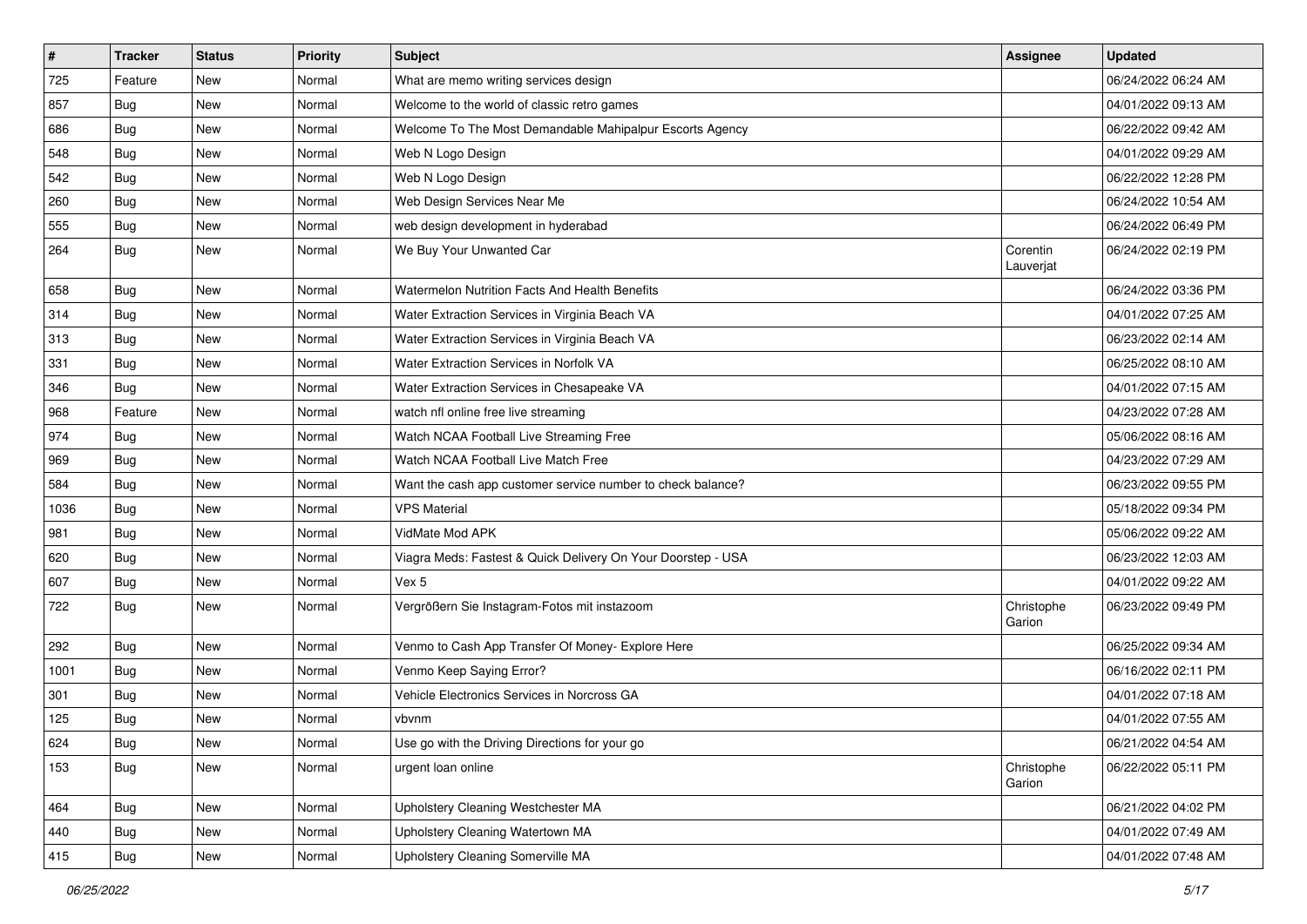| $\vert$ # | <b>Tracker</b> | <b>Status</b> | <b>Priority</b> | <b>Subject</b>                                                                   | <b>Assignee</b>        | <b>Updated</b>      |
|-----------|----------------|---------------|-----------------|----------------------------------------------------------------------------------|------------------------|---------------------|
| 324       | Bug            | New           | Normal          | Upholstery Cleaning Services in Virginia Beach VA                                |                        | 04/01/2022 07:26 AM |
| 339       | Bug            | <b>New</b>    | Normal          | Upholstery Cleaning Services in Norfolk VA                                       |                        | 06/17/2022 04:36 AM |
| 355       | <b>Bug</b>     | New           | Normal          | Upholstery Cleaning Services in Chesapeake VA                                    |                        | 04/01/2022 07:14 AM |
| 448       | Bug            | <b>New</b>    | Normal          | Upholstery Cleaning Quincy MA                                                    |                        | 04/01/2022 07:48 AM |
| 432       | <b>Bug</b>     | <b>New</b>    | Normal          | Upholstery Cleaning Newton MA                                                    |                        | 04/01/2022 07:50 AM |
| 456       | <b>Bug</b>     | New           | Normal          | Upholstery Cleaning Medford MA                                                   |                        | 04/01/2022 07:28 AM |
| 423       | Bug            | <b>New</b>    | Normal          | Upholstery Cleaning Brookline MA                                                 |                        | 04/01/2022 07:46 AM |
| 407       | Bug            | New           | Normal          | Upholstery Cleaning Boston MA                                                    |                        | 04/01/2022 07:47 AM |
| 472       | Bug            | <b>New</b>    | Normal          | Upholstery Cleaning Arlington MA                                                 |                        | 04/01/2022 07:31 AM |
| 513       | <b>Bug</b>     | <b>New</b>    | Normal          | Unlock cash app account using the easy steps:                                    | Anonymous              | 06/25/2022 08:48 AM |
| 490       | Bug            | New           | Normal          | Unlock cash app account by getting quick solutions from the technical executives |                        | 06/25/2022 03:16 AM |
| 598       | <b>Bug</b>     | <b>New</b>    | Normal          | Universo s / f Download                                                          |                        | 06/23/2022 10:59 PM |
| 597       | <b>Bug</b>     | <b>New</b>    | Normal          | Universo s / f Download                                                          |                        | 06/24/2022 05:18 PM |
| 772       | Bug            | New           | Normal          | united airlines baggage policy                                                   |                        | 06/24/2022 12:30 PM |
| 771       | Bug            | <b>New</b>    | Normal          | united airlines baggage policy                                                   |                        | 06/24/2022 02:22 PM |
| 1093      | Bug            | New           | Normal          | Uniswap Exchange                                                                 | Christophe<br>Garion   | 06/14/2022 11:55 AM |
| 563       | Bug            | <b>New</b>    | Normal          | Understanding the Difference Between Free and Paid Mod Apks                      |                        | 06/24/2022 07:27 AM |
| 484       | Bug            | New           | Normal          | UK best essay writing service                                                    |                        | 06/24/2022 03:41 AM |
| 483       | <b>Bug</b>     | <b>New</b>    | Normal          | UK best essay writing service                                                    |                        | 06/23/2022 11:25 PM |
| 200       | <b>Bug</b>     | <b>New</b>    | Normal          | uiopi[o                                                                          |                        | 06/24/2022 02:10 PM |
| 168       | Bug            | <b>New</b>    | Normal          | UFC 256 Live Stream Online                                                       |                        | 06/24/2022 08:59 PM |
| 113       | <b>Bug</b>     | <b>New</b>    | Normal          | ufc 254 live                                                                     |                        | 06/25/2022 01:50 AM |
| 495       | Bug            | New           | Normal          | Twitch Clip Downloader Download Twitch Clips Online 2021                         |                        | 06/25/2022 07:54 AM |
| 661       | Bug            | <b>New</b>    | Normal          | Turbo VPN MOD APK Download                                                       |                        | 06/24/2022 08:51 AM |
| 1084      | Bug            | <b>New</b>    | Normal          | <b>Trippie Redd</b>                                                              |                        | 06/11/2022 09:05 AM |
| 131       | Bug            | New           | Normal          | triokids                                                                         |                        | 04/01/2022 07:54 AM |
| 178       | Bug            | <b>New</b>    | Normal          | transparent lace wigs                                                            |                        | 06/24/2022 02:24 AM |
| 514       | <b>Bug</b>     | New           | Normal          | Trans-Caribbean                                                                  |                        | 06/25/2022 05:22 AM |
| 909       | Bug            | New           | Normal          | Toca Life World APK                                                              |                        | 04/06/2022 04:52 AM |
| 908       | Bug            | New           | Normal          | Toca Life World APK                                                              |                        | 04/06/2022 03:18 AM |
| 844       | Bug            | New           | Normal          | To know Chime Routing Number call on the helpline number                         |                        | 04/01/2022 08:58 AM |
| 837       | <b>Bug</b>     | New           | Normal          | To Create An Instagram Story                                                     | Pierre-Loïc<br>Garoche | 04/01/2022 08:58 AM |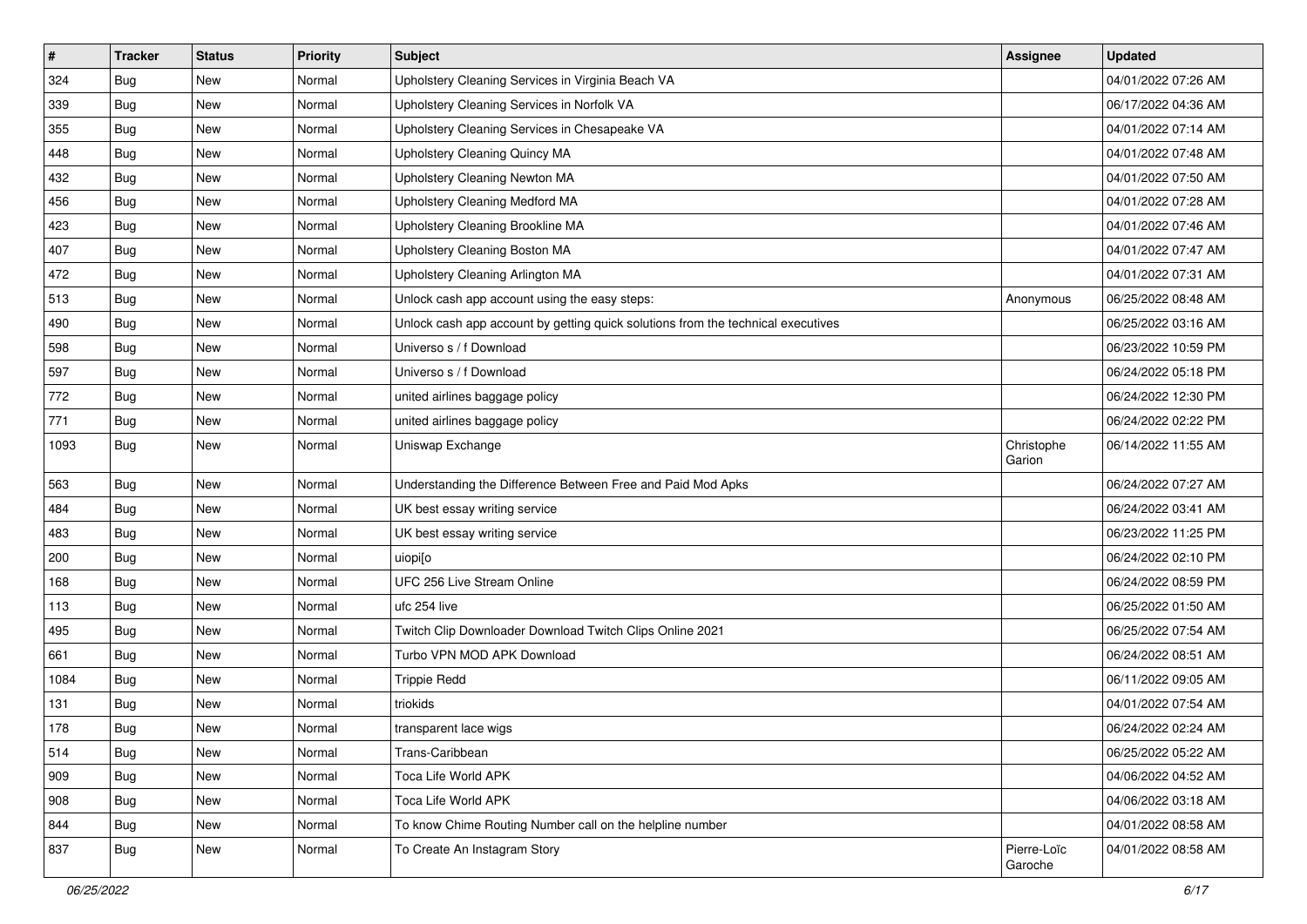| $\vert$ # | <b>Tracker</b> | <b>Status</b> | <b>Priority</b> | <b>Subject</b>                                                                                          | Assignee               | <b>Updated</b>      |
|-----------|----------------|---------------|-----------------|---------------------------------------------------------------------------------------------------------|------------------------|---------------------|
| 1114      | Bug            | New           | Normal          | To control the car, all you must do is click to go left or right and release the button to go straight. |                        | 06/20/2022 12:11 PM |
| 712       | Bug            | <b>New</b>    | Normal          | <b>Tips and Tricks</b>                                                                                  |                        | 06/24/2022 04:19 PM |
| 321       | Bug            | <b>New</b>    | Normal          | Tile & Grout Cleaning Services in Virginia Beach VA                                                     |                        | 06/21/2022 03:04 AM |
| 336       | Bug            | <b>New</b>    | Normal          | Tile & Grout Cleaning Services in Norfolk VA                                                            |                        | 06/25/2022 07:26 AM |
| 352       | Bug            | <b>New</b>    | Normal          | Tile & Grout Cleaning Services in Chesapeake VA                                                         |                        | 06/24/2022 08:14 AM |
| 945       | Bug            | New           | Normal          | TikTok 18 Mod Apk For Your Android                                                                      |                        | 04/13/2022 09:32 AM |
| 529       | Bug            | <b>New</b>    | Normal          | Thop TV APK - Free Download for Android                                                                 |                        | 06/25/2022 04:37 AM |
| 642       | Bug            | <b>New</b>    | Normal          | thong tin thoi tiet ngay hom nay                                                                        |                        | 06/24/2022 04:48 PM |
| 645       | <b>Bug</b>     | <b>New</b>    | Normal          | thong tin chinh xac nhat hom nay                                                                        |                        | 06/25/2022 04:16 AM |
| 639       | Bug            | <b>New</b>    | Normal          | thong tin chinh xac                                                                                     |                        | 06/24/2022 02:43 PM |
| 743       | Bug            | New           | Normal          | They promote 'pixel art' contests and a 'game jam' related to the work and figure of Carlos Casares     |                        | 04/15/2022 09:12 PM |
| 1065      | Bug            | <b>New</b>    | Normal          | The top foreign language training game in 2022                                                          |                        | 06/07/2022 04:05 AM |
| 891       | Bug            | <b>New</b>    | Normal          | The most interesting game today, have you tried it?                                                     |                        | 04/01/2022 09:17 AM |
| 512       | Bug            | New           | Normal          | The Importance Of Using Custom Writing Services                                                         |                        | 06/24/2022 09:26 AM |
| 672       | Bug            | <b>New</b>    | Normal          | The easiest way to delete ringtones on iPhone                                                           |                        | 06/25/2022 10:02 AM |
| 1033      | Bug            | <b>New</b>    | Normal          | The best slope 2 online games to play right now                                                         |                        | 05/17/2022 10:55 AM |
| 674       | Bug            | <b>New</b>    | Normal          | The best game in 2021                                                                                   | Pierre-Loïc<br>Garoche | 06/24/2022 10:05 PM |
| 1028      | Bug            | New           | Normal          | The Best Free Online Game to Play with Friends                                                          |                        | 05/16/2022 05:00 AM |
| 625       | Bug            | <b>New</b>    | Normal          | The best free online driving directions tool                                                            |                        | 04/01/2022 09:28 AM |
| 930       | Bug            | New           | Normal          | The best free games online                                                                              |                        | 04/12/2022 09:05 AM |
| 932       | Bug            | <b>New</b>    | Normal          | The best epic, long-playing PC games will consume days of your life.                                    |                        | 05/15/2022 07:44 PM |
| 749       | Bug            | <b>New</b>    | Normal          | The Best Bubble Shooter Game for Android                                                                |                        | 04/01/2022 09:02 AM |
| 221       | Bug            | New           | Normal          | The Best APk                                                                                            |                        | 04/01/2022 08:49 AM |
| 246       | Bug            | <b>New</b>    | Normal          | The Beast App                                                                                           |                        | 06/25/2022 12:34 AM |
| 970       | Bug            | <b>New</b>    | Normal          | The Amount Of Time Does Cash App Direct Deposit Time Take?                                              |                        | 04/23/2022 08:33 AM |
| 1040      | Bug            | New           | Normal          | thabet                                                                                                  |                        | 05/19/2022 08:05 PM |
| 482       | Bug            | <b>New</b>    | Normal          | <b>Text Window</b>                                                                                      |                        | 06/25/2022 08:52 AM |
| 498       | <b>Bug</b>     | New           | Normal          | Téléchargeur SoundCloud : SoundCloud en Mp3                                                             | Christophe<br>Garion   | 06/24/2022 05:32 AM |
| 961       | Bug            | New           | Normal          | TeaTv is an Android                                                                                     |                        | 04/20/2022 11:01 AM |
| 644       | Bug            | New           | Normal          | <b>TeaTV App Review</b>                                                                                 |                        | 06/24/2022 02:20 PM |
| 664       | <b>Bug</b>     | New           | Normal          | Tea TV Apk Download - The Best Way to Watch Movies Offline                                              |                        | 06/24/2022 08:01 PM |
| 691       | <b>Bug</b>     | New           | Normal          | tea garden dublin                                                                                       |                        | 04/01/2022 09:31 AM |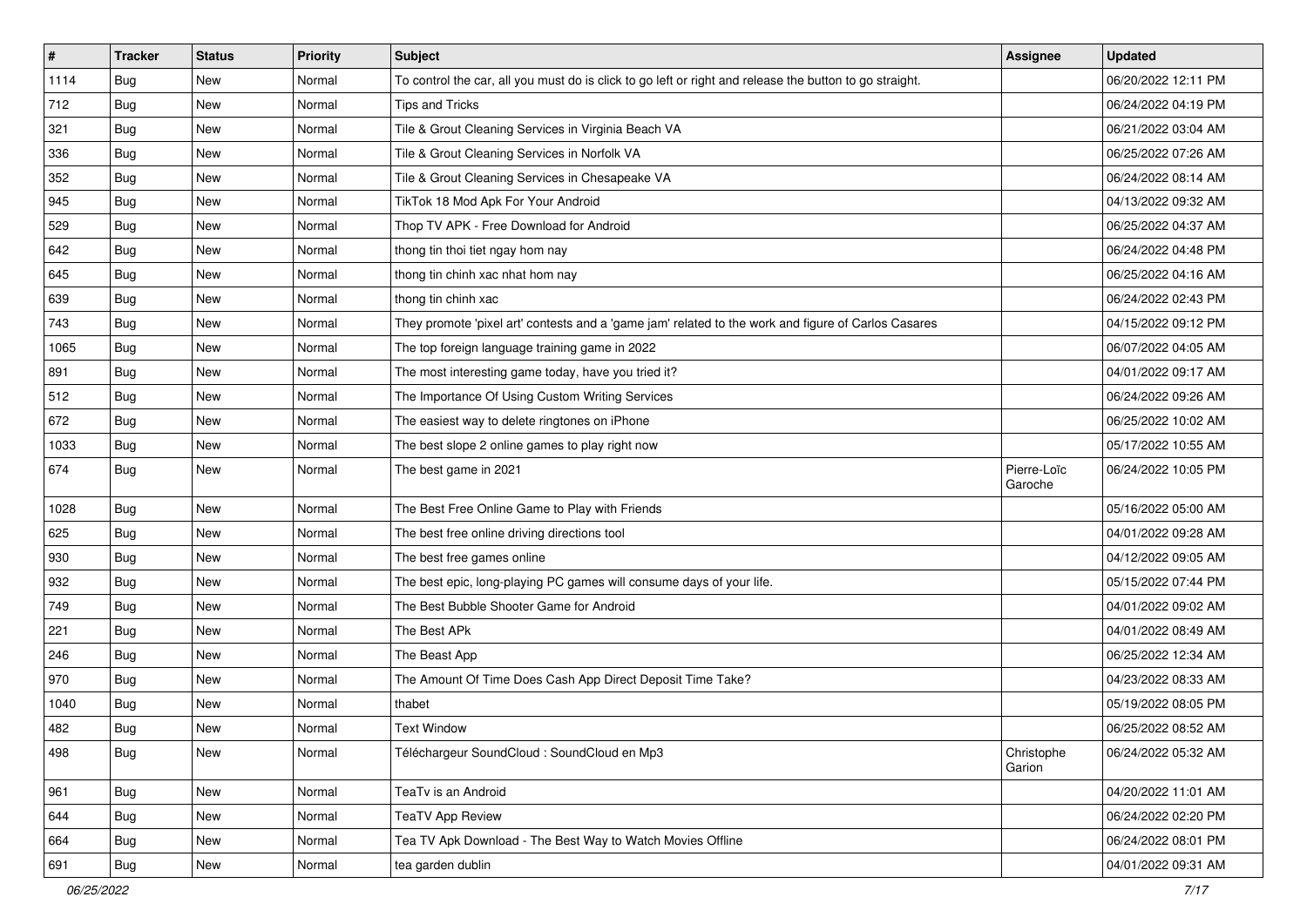| $\vert$ # | <b>Tracker</b> | <b>Status</b> | <b>Priority</b> | <b>Subject</b>                                                     | Assignee               | <b>Updated</b>      |
|-----------|----------------|---------------|-----------------|--------------------------------------------------------------------|------------------------|---------------------|
| 926       | Bug            | New           | Normal          | tavor 7                                                            |                        | 06/22/2022 05:08 PM |
| 925       | Bug            | <b>New</b>    | Normal          | tavor 7                                                            |                        | 06/15/2022 03:45 AM |
| 710       | Bug            | New           | Normal          | Take Necessary Assistance If You Are Unable Activate Cash App Card |                        | 06/24/2022 04:49 AM |
| 1070      | Feature        | <b>New</b>    | Normal          | <b>Tableau Consulting Expertise</b>                                |                        | 06/09/2022 11:50 AM |
| 1000      | <b>Bug</b>     | <b>New</b>    | Normal          | Super easy way to zoom photos and upload to Instagram              | Christophe<br>Garion   | 05/07/2022 11:06 AM |
| 1120      | Bug            | <b>New</b>    | Normal          | Summary of 5 best coloring apps on phones                          |                        | 06/21/2022 10:24 AM |
| 1011      | <b>Bug</b>     | <b>New</b>    | Normal          | Summary of 10 best coloring apps on phones                         |                        | 05/11/2022 10:58 AM |
| 140       | Bug            | <b>New</b>    | Normal          | sugarbalanceusa                                                    |                        | 06/24/2022 01:40 PM |
| 126       | Feature        | <b>New</b>    | Normal          | Stussy Air Force 1 replica                                         |                        | 06/25/2022 09:51 AM |
| 558       | Feature        | New           | Normal          | <b>Stunning Classic Sofas</b>                                      |                        | 06/24/2022 07:01 AM |
| 967       | Feature        | <b>New</b>    | Normal          | stream live nfl games free online                                  |                        | 04/28/2022 03:13 AM |
| 319       | Bug            | <b>New</b>    | Normal          | Steam Cleaning Services in Virginia Beach VA                       |                        | 04/01/2022 07:27 AM |
| 334       | Bug            | <b>New</b>    | Normal          | Steam Cleaning Services in Norfolk VA                              |                        | 04/01/2022 07:25 AM |
| 349       | Bug            | <b>New</b>    | Normal          | Steam Cleaning Services in Chesapeake VA                           |                        | 04/01/2022 07:14 AM |
| 309       | Bug            | New           | Normal          | Stain Removal Services in Virginia Beach VA                        |                        | 04/01/2022 07:19 AM |
| 327       | Bug            | <b>New</b>    | Normal          | Stain Removal Services in Norfolk VA                               |                        | 04/01/2022 07:26 AM |
| 342       | Bug            | <b>New</b>    | Normal          | Stain Removal Services in Chesapeake VA                            |                        | 04/01/2022 07:22 AM |
| 312       | Bug            | <b>New</b>    | Normal          | Stain Protection Services in Virginia Beach VA                     |                        | 06/23/2022 09:25 PM |
| 330       | Bug            | <b>New</b>    | Normal          | Stain Protection Services in Norfolk VA                            |                        | 04/01/2022 07:26 AM |
| 345       | Bug            | <b>New</b>    | Normal          | Stain Protection Services in Chesapeake VA                         |                        | 06/25/2022 06:03 AM |
| 814       | Bug            | <b>New</b>    | Normal          | Stage Fright Cure                                                  | Pierre-Loïc<br>Garoche | 06/24/2022 02:07 PM |
| 773       | Bug            | New           | Normal          | Spades - Play online free                                          |                        | 06/25/2022 02:00 AM |
| 526       | Bug            | <b>New</b>    | Normal          | Soundcloud to mp3 converter - Download Soundcloud songs            |                        | 06/24/2022 12:51 AM |
| 869       | Bug            | New           | Normal          | Sonnerie Post Malone 2022                                          |                        | 04/13/2022 11:05 AM |
| 141       | Feature        | <b>New</b>    | Normal          | Something about jerry curly                                        |                        | 06/25/2022 07:29 AM |
| 222       | Bug            | <b>New</b>    | Normal          | Social Profile links                                               |                        | 06/24/2022 02:53 AM |
| 1048      | Bug            | New           | Normal          | So zeigen Sie ein Instagram-Profilbild an und vergrößern es        |                        | 05/25/2022 06:56 AM |
| 992       | Bug            | New           | Normal          | So vergrößern Sie Ihr Instagram-Profilbild                         |                        | 05/04/2022 08:46 AM |
| 576       | Bug            | New           | Normal          | So laden Sie ein Instagram-Bild herunter                           |                        | 06/23/2022 09:23 AM |
| 1018      | Bug            | New           | Normal          | So erhalten Sie ein kostenloses Hörbuch                            |                        | 06/25/2022 07:23 AM |
| 136       | <b>Bug</b>     | New           | Normal          | snappow                                                            |                        | 06/24/2022 11:40 AM |
| 809       | <b>Bug</b>     | New           | Normal          | Smash Karts - immerse yourself in the exciting race                |                        | 06/24/2022 11:37 PM |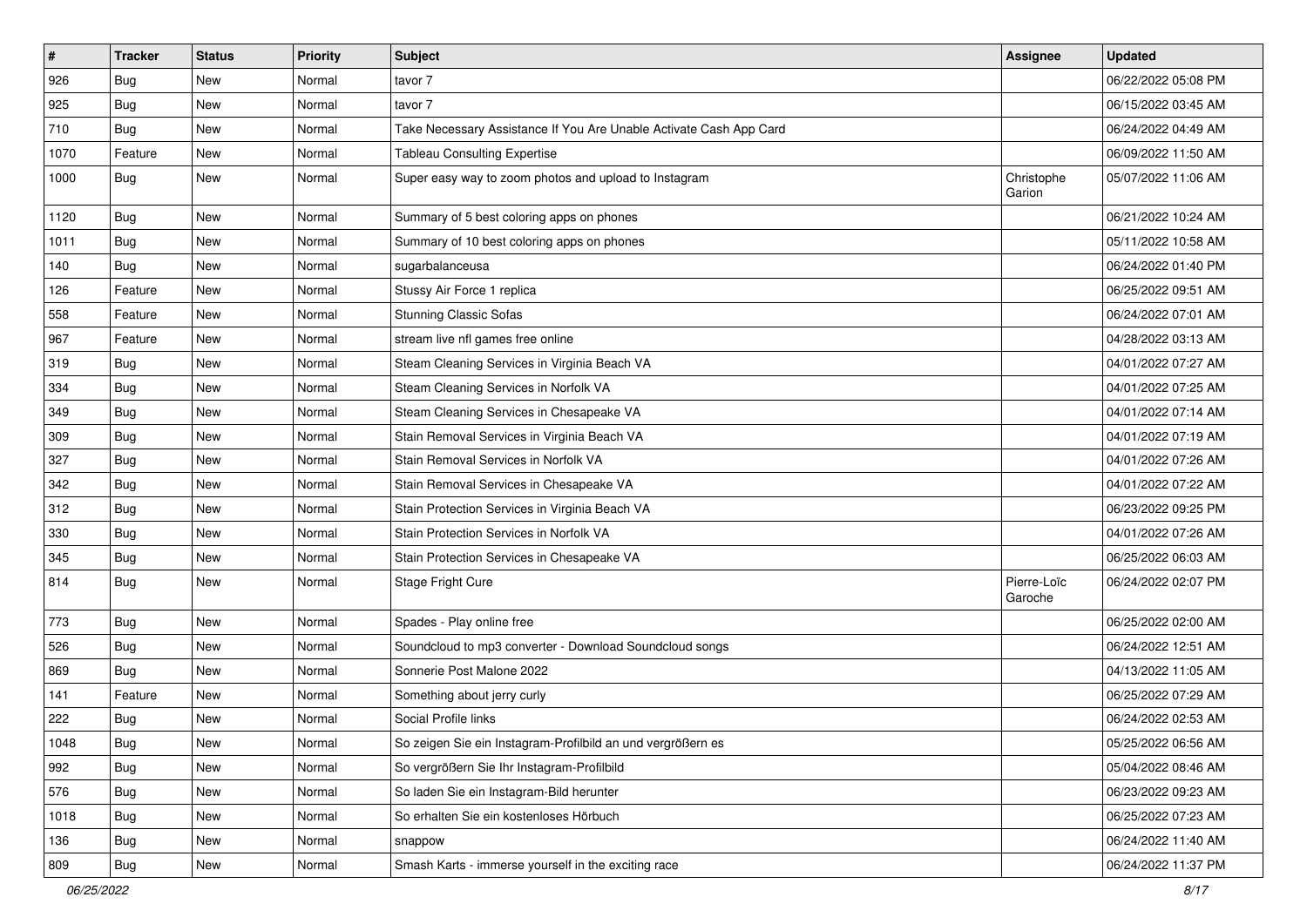| $\vert$ # | <b>Tracker</b> | <b>Status</b> | <b>Priority</b> | <b>Subject</b>                                                                       | Assignee               | <b>Updated</b>      |
|-----------|----------------|---------------|-----------------|--------------------------------------------------------------------------------------|------------------------|---------------------|
| 897       | Bug            | New           | Normal          | Slot Pulsa Pragmatic Play                                                            | Xavier Thirioux        | 04/01/2022 12:08 PM |
| 63        | Feature        | <b>New</b>    | Normal          | Skip normalization step in mutation generation if it possible                        | Pierre-Loïc<br>Garoche | 06/24/2022 05:53 AM |
| 1110      | Bug            | <b>New</b>    | Normal          | Six Guns Mod Apk Answers Your Questions                                              | Pierre-Loïc<br>Garoche | 06/20/2022 04:42 AM |
| 1109      | Feature        | New           | Normal          | Six Guns Mod Apk Answers Your Questions                                              | Christophe<br>Garion   | 06/20/2022 04:39 AM |
| 1108      | Bug            | <b>New</b>    | Normal          | Six Guns Mod Apk Answers Your Questions                                              |                        | 06/20/2022 04:37 AM |
| 808       | Bug            | New           | Normal          | Sinnvolle Guten-Morgen-Grüße                                                         |                        | 06/23/2022 07:27 PM |
| 567       | Bug            | <b>New</b>    | Normal          | Singapore assignment help                                                            |                        | 06/25/2022 06:18 AM |
| 72        | Bug            | New           | Normal          | Simulinkd does not match Lustre using EMF backend when using nested Merge expression | Pierre-Loïc<br>Garoche | 04/01/2022 08:06 AM |
| 500       | Bug            | <b>New</b>    | Normal          | Simply contact the technical team, to find the solution to cash app refund problems. | Pierre-Loïc<br>Garoche | 06/25/2022 09:58 AM |
| 898       | Bug            | <b>New</b>    | Normal          | Shadow Fight 2 Mod APK                                                               |                        | 04/02/2022 09:17 AM |
| 652       | Bug            | <b>New</b>    | Normal          | Sesame Health Benefits                                                               |                        | 06/21/2022 06:52 AM |
| 1055      | Bug            | New           | Normal          | seo apk                                                                              | Pierre-Loïc<br>Garoche | 05/27/2022 06:23 AM |
| 197       | Bug            | New           | Normal          | SBL JABORANDI PLUS HAIR OIL - COMPLETE SCALP CARE (100ML)                            |                        | 06/25/2022 12:43 AM |
| 199       | Bug            | <b>New</b>    | Normal          | SBL CLEARSTONE DROPS (30ML)                                                          |                        | 04/01/2022 08:23 AM |
| 252       | Bug            | <b>New</b>    | Normal          | Samsung U600 - Is Essential Business And Personal Phone                              |                        | 04/04/2022 04:45 AM |
| 791       | Bug            | New           | Normal          | Samsnung TV Plus is not working                                                      |                        | 04/01/2022 09:03 AM |
| 902       | Feature        | <b>New</b>    | Normal          | salo717                                                                              |                        | 05/18/2022 10:35 AM |
| 651       | Bug            | <b>New</b>    | Normal          | Salmon Health Benefits                                                               |                        | 06/25/2022 07:05 AM |
| 794       | Feature        | New           | Normal          | Safe place to buy fifa coins                                                         |                        | 06/25/2022 12:53 AM |
| 638       | Bug            | <b>New</b>    | Normal          | Run 3 game                                                                           |                        | 06/23/2022 08:09 PM |
| 322       | Bug            | New           | Normal          | Rug Cleaning Services in Virginia Beach VA                                           |                        | 04/01/2022 07:26 AM |
| 337       | Bug            | <b>New</b>    | Normal          | Rug Cleaning Services in Norfolk VA                                                  |                        | 04/01/2022 07:23 AM |
| 353       | Bug            | <b>New</b>    | Normal          | Rug Cleaning Services in Chesapeake VA                                               |                        | 04/01/2022 07:14 AM |
| 160       | Bug            | New           | Normal          | rtyuiv wbhyu                                                                         |                        | 04/01/2022 07:56 AM |
| 261       | Bug            | New           | Normal          | Ringtone Downloads - Easy Ways Come Up With Your Own Ringtones                       |                        | 06/25/2022 12:30 AM |
| 595       | <b>Bug</b>     | New           | Normal          | RFM Online - une révolution dans la gestion de l'identité numérique                  |                        | 06/25/2022 06:29 AM |
| 250       | Bug            | New           | Normal          | Reviews of phone ringtones                                                           |                        | 06/23/2022 09:24 PM |
| 804       | Bug            | New           | Normal          | Review                                                                               |                        | 06/24/2022 12:23 AM |
| 471       | Bug            | New           | Normal          | Residential Floor Cleaning Westchester MA                                            |                        | 06/23/2022 07:55 AM |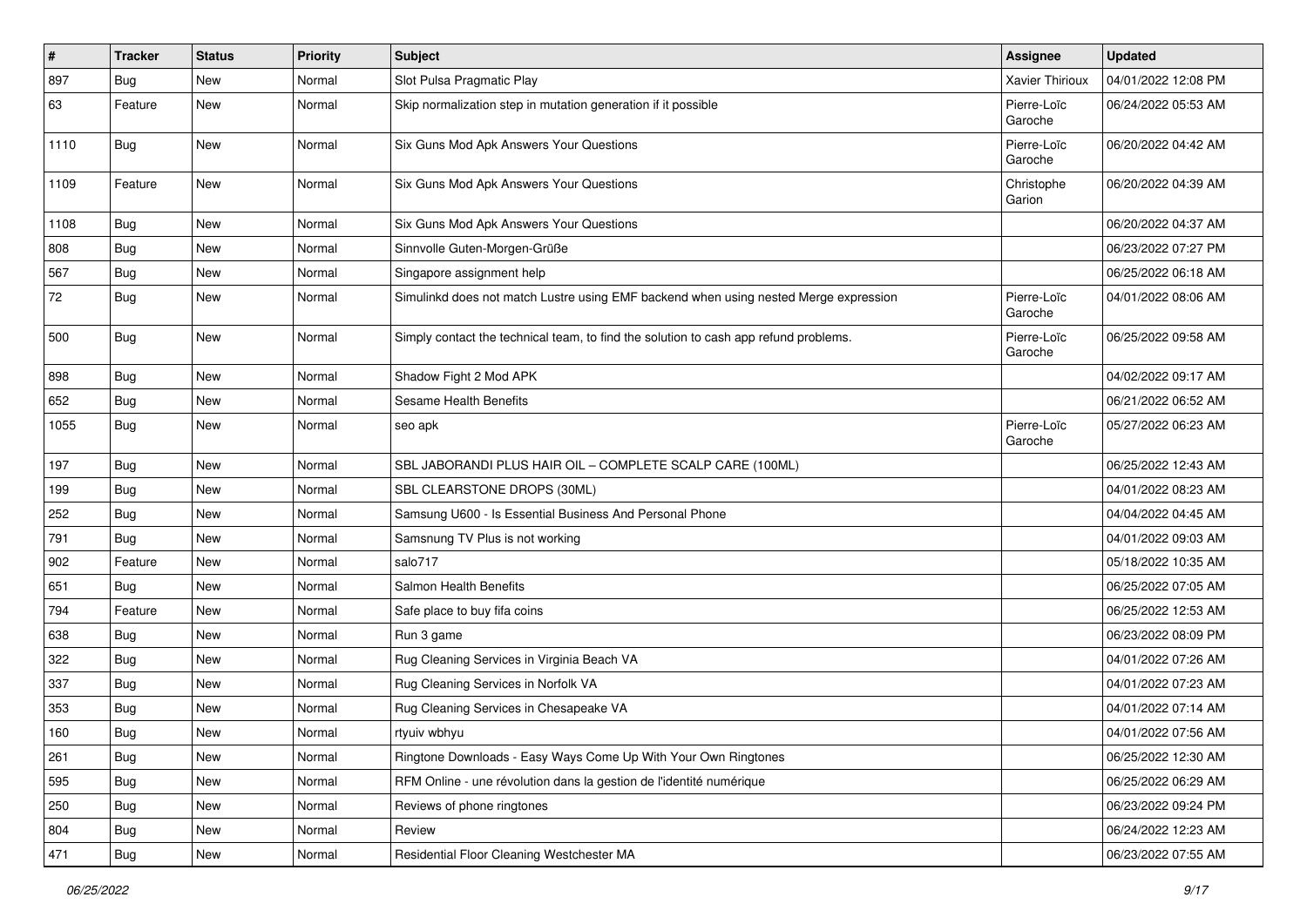| $\vert$ # | <b>Tracker</b> | <b>Status</b> | <b>Priority</b> | <b>Subject</b>                                                              | <b>Assignee</b>      | <b>Updated</b>      |
|-----------|----------------|---------------|-----------------|-----------------------------------------------------------------------------|----------------------|---------------------|
| 447       | <b>Bug</b>     | New           | Normal          | Residential Floor Cleaning Watertown MA                                     |                      | 04/01/2022 07:49 AM |
| 422       | <b>Bug</b>     | <b>New</b>    | Normal          | Residential Floor Cleaning Somerville MA                                    |                      | 04/01/2022 07:46 AM |
| 455       | <b>Bug</b>     | New           | Normal          | Residential Floor Cleaning Quincy MA                                        |                      | 04/01/2022 07:38 AM |
| 439       | Bug            | <b>New</b>    | Normal          | Residential Floor Cleaning Newton MA                                        |                      | 04/01/2022 07:49 AM |
| 463       | <b>Bug</b>     | <b>New</b>    | Normal          | Residential Floor Cleaning Medford MA                                       |                      | 04/01/2022 07:32 AM |
| 431       | Bug            | New           | Normal          | Residential Floor Cleaning Brookline MA                                     |                      | 04/01/2022 07:50 AM |
| 414       | <b>Bug</b>     | <b>New</b>    | Normal          | Residential Floor Cleaning Boston MA                                        |                      | 04/01/2022 07:46 AM |
| 1082      | Bug            | New           | Normal          | Reset chime bank password without phone number                              |                      | 06/15/2022 11:56 AM |
| 127       | Feature        | <b>New</b>    | Normal          | replica af1                                                                 |                      | 04/01/2022 07:55 AM |
| 139       | Bug            | New           | Normal          | relseo                                                                      |                      | 06/25/2022 12:40 AM |
| 695       | Bug            | New           | Normal          | Refer Listas IPTV Apk                                                       |                      | 06/24/2022 03:46 AM |
| 875       | Bug            | New           | Normal          | Red ball game                                                               |                      | 04/01/2022 09:15 AM |
| 243       | Feature        | New           | Normal          | Reconstruir la pandilla de la mafia en Gangstar Vegas MOD APK               |                      | 06/22/2022 01:10 PM |
| 704       | Bug            | New           | Normal          | Reach support team of Chime Customer Service for instant help               |                      | 06/22/2022 07:36 AM |
| 917       | Bug            | <b>New</b>    | Normal          | Random Person Sent Me Money on Cash App-find solution?                      |                      | 04/09/2022 12:32 PM |
| 552       | Feature        | New           | Normal          | Radio rfm and the benefits of radio rfm                                     |                      | 06/24/2022 03:23 AM |
| 549       | Bug            | <b>New</b>    | Normal          | Radio Luisteren                                                             |                      | 06/24/2022 07:01 PM |
| 1096      | Bug            | New           | Normal          | Race and experience new life.                                               |                      | 06/15/2022 04:45 AM |
| 546       | Feature        | New           | Normal          | Quickbooks Error                                                            |                      | 06/24/2022 05:21 AM |
| 488       | Bug            | <b>New</b>    | Normal          | Quick solution to solve cash app dispute by the technical team              |                      | 06/25/2022 03:08 AM |
| 1023      | Bug            | New           | Normal          | Questions That Are Typically Asked About Trap The Cat                       |                      | 05/14/2022 03:51 AM |
| 244       | Bug            | <b>New</b>    | Normal          | Quels sont les avantages des stations de radio en ligne.                    |                      | 06/24/2022 05:37 PM |
| 715       | Bug            | <b>New</b>    | Normal          | Puppy Playtime Descargar gratis                                             |                      | 06/22/2022 01:40 AM |
| 850       | Bug            | New           | Normal          | Puppy Playtime APK Android                                                  |                      | 04/01/2022 09:14 AM |
| 797       | Bug            | <b>New</b>    | Normal          | Psychedelic                                                                 | Christophe<br>Garion | 06/22/2022 02:02 AM |
| 517       | Bug            | <b>New</b>    | Normal          | Proficient tips to take help of cash app support professionals:             |                      | 06/24/2022 02:37 PM |
| 211       | Bug            | New           | Normal          | Problem in Cash App rebate? Call Cash App customer service number for help. |                      | 06/25/2022 12:13 AM |
| 173       | Feature        | New           | Normal          | private limited company registration                                        |                      | 06/23/2022 06:29 PM |
| 1113      | Bug            | New           | Normal          | Press the button to control your car                                        |                      | 06/20/2022 12:09 PM |
| 603       | Bug            | New           | Normal          | Premiere gratuito da lista de IPTV                                          |                      | 06/24/2022 05:30 PM |
| 218       | <b>Bug</b>     | New           | Normal          | Popular Educational trends                                                  |                      | 06/25/2022 09:30 AM |
| 872       | Bug            | New           | Normal          | Poppy Playtime Horror Game Free                                             |                      | 04/01/2022 09:11 AM |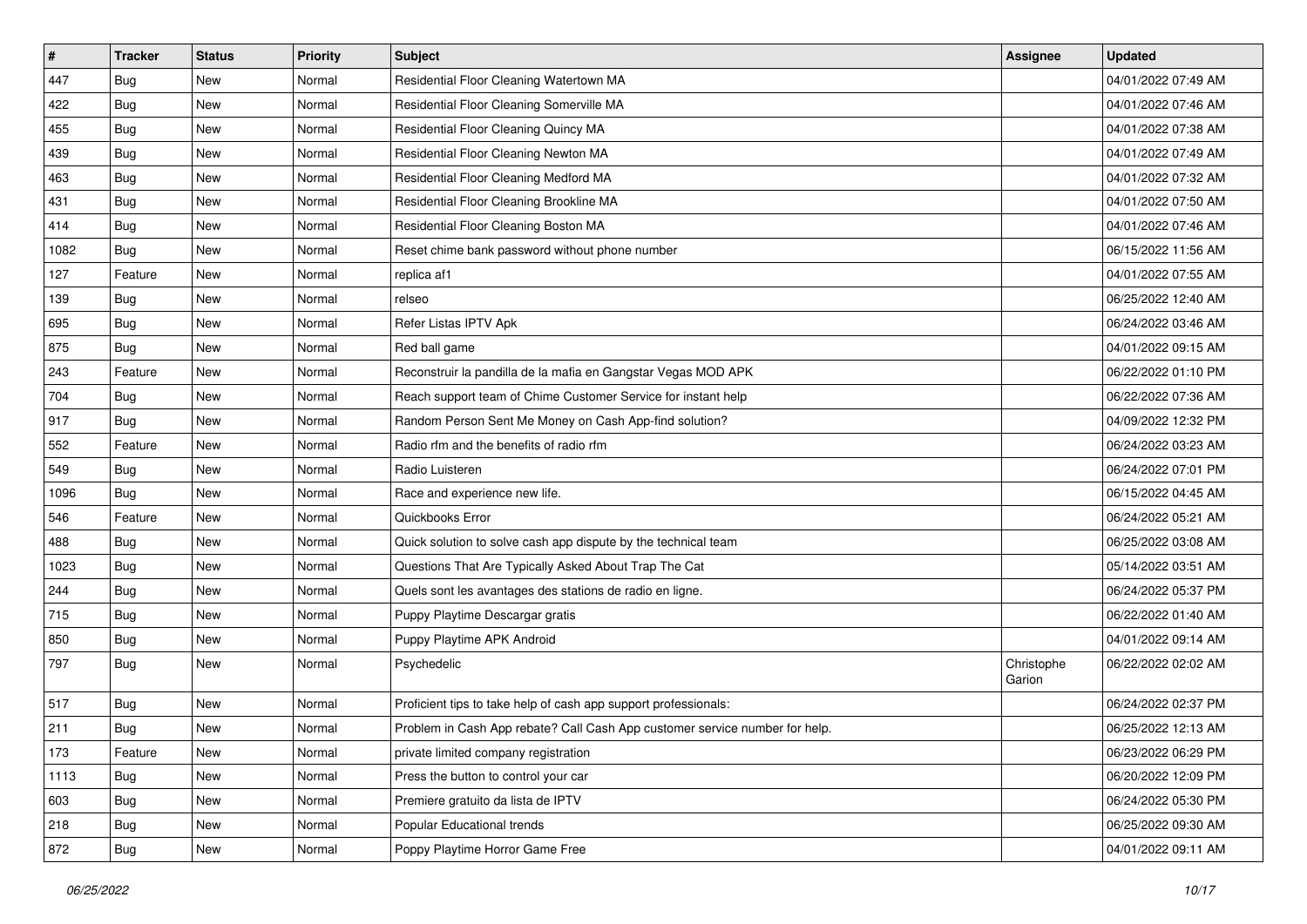| $\vert$ # | <b>Tracker</b> | <b>Status</b> | <b>Priority</b> | <b>Subject</b>                                                    | Assignee               | <b>Updated</b>      |
|-----------|----------------|---------------|-----------------|-------------------------------------------------------------------|------------------------|---------------------|
| 830       | Bug            | New           | Normal          | Poppy Playtime APK                                                |                        | 04/01/2022 08:59 AM |
| 860       | Bug            | <b>New</b>    | Normal          | pokemon guide                                                     | Pierre-Loïc<br>Garoche | 06/18/2022 08:18 PM |
| 766       | Bug            | <b>New</b>    | Normal          | Pobreflix Mod APK Review                                          |                        | 06/23/2022 01:39 AM |
| 648       | Feature        | New           | Normal          | <b>Plum Health Benefits</b>                                       |                        | 06/23/2022 01:47 PM |
| 606       | Feature        | New           | Normal          | Play unblocked cookie crush 3                                     | Pierre-Loïc<br>Garoche | 06/22/2022 04:12 AM |
| 600       | Bug            | <b>New</b>    | Normal          | Play Store Pro                                                    |                        | 06/24/2022 03:39 AM |
| 816       | Bug            | <b>New</b>    | Normal          | Play Scribble io fun with everyone                                |                        | 06/23/2022 10:52 AM |
| 640       | Bug            | <b>New</b>    | Normal          | play game with me                                                 |                        | 06/24/2022 08:20 PM |
| 556       | Bug            | New           | Normal          | Play Game Mod Apk With Your Friends                               |                        | 06/23/2022 09:56 PM |
| 752       | Bug            | <b>New</b>    | Normal          | Plagerism checker                                                 |                        | 04/01/2022 09:03 AM |
| 744       | Bug            | New           | Normal          | <b>Pixel Survive</b>                                              |                        | 04/01/2022 09:02 AM |
| 172       | Feature        | New           | Normal          | pgdm colleges in bangalore                                        |                        | 06/23/2022 10:47 PM |
| 649       | Feature        | <b>New</b>    | Normal          | Pear Health Benefits                                              |                        | 06/24/2022 09:49 PM |
| 654       | Feature        | New           | Normal          | Peach Health Benefits                                             |                        | 06/23/2022 05:34 AM |
| 975       | Bug            | <b>New</b>    | Normal          | Payback 2 Mod APK                                                 |                        | 05/05/2022 10:56 AM |
| 1090      | <b>Bug</b>     | New           | Normal          | Pay Someone To Do My Assignment                                   |                        | 06/11/2022 03:15 PM |
| 1089      | Bug            | New           | Normal          | Pay Someone To Do My Assignment                                   |                        | 06/15/2022 04:44 AM |
| 817       | Bug            | New           | Normal          | Pacman 30th Anniversary                                           |                        | 06/23/2022 04:51 AM |
| 280       | Bug            | <b>New</b>    | Normal          | Pacific Web Design                                                |                        | 06/25/2022 02:56 AM |
| 138       | Bug            | <b>New</b>    | Normal          | own-sweethome                                                     |                        | 06/25/2022 09:59 AM |
| 662       | Bug            | New           | Normal          | Oreo TV Download - The Easiest Way to Watch Live TV               |                        | 06/24/2022 05:18 PM |
| 643       | Bug            | New           | Normal          | Oreo TV Apk Download                                              |                        | 06/23/2022 12:30 PM |
| 858       | Bug            | <b>New</b>    | Normal          | opourid                                                           | Christophe<br>Garion   | 04/01/2022 09:13 AM |
| 1047      | Bug            | New           | Normal          | Opensea                                                           | Corentin<br>Lauverjat  | 05/24/2022 02:32 PM |
| 753       | Bug            | New           | Normal          | onlineessaygrader                                                 |                        | 04/01/2022 09:01 AM |
| 619       | <b>Bug</b>     | New           | Normal          | Online Trusted Medicine Store in US for Health - Genericmedsupply |                        | 06/23/2022 09:19 PM |
| 740       | Feature        | New           | Normal          | Online Thesis Help USA                                            |                        | 06/25/2022 09:42 AM |
| 856       | <b>Bug</b>     | New           | Normal          | Online Classes Assistance Help For Student                        |                        | 04/01/2022 09:13 AM |
| 855       | <b>Bug</b>     | New           | Normal          | Online Classes Assistance Help For Student                        |                        | 04/01/2022 09:13 AM |
| 848       | Feature        | New           | Normal          | Online Classes Assistance                                         |                        | 04/01/2022 08:57 AM |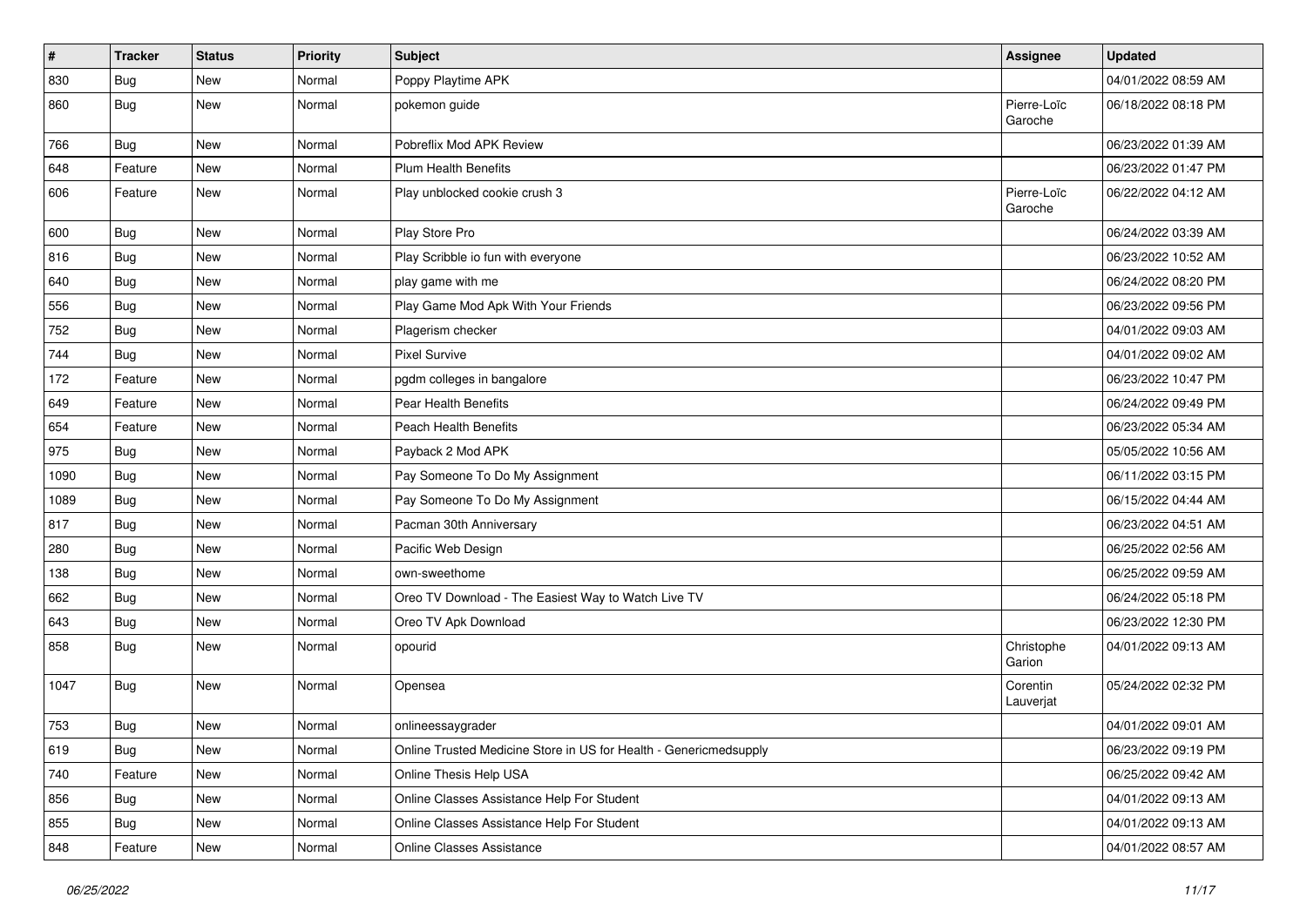| $\vert$ # | <b>Tracker</b> | <b>Status</b> | <b>Priority</b> | <b>Subject</b>                                                                         | <b>Assignee</b>        | <b>Updated</b>      |
|-----------|----------------|---------------|-----------------|----------------------------------------------------------------------------------------|------------------------|---------------------|
| 1056      | Feature        | <b>New</b>    | Normal          | Online Class Issues                                                                    |                        | 05/28/2022 12:44 AM |
| 659       | Bug            | <b>New</b>    | Normal          | Olive Oil Properties And Health Benefits                                               |                        | 06/24/2022 08:09 AM |
| 364       | Bug            | New           | Normal          | Office Moving Services in Washington DC                                                |                        | 04/01/2022 07:13 AM |
| 388       | Bug            | <b>New</b>    | Normal          | Office Moving Services in Sterling VA                                                  |                        | 04/01/2022 07:16 AM |
| 400       | Bug            | <b>New</b>    | Normal          | Office Moving Services in Potomac MD                                                   |                        | 06/22/2022 07:29 AM |
| 382       | Bug            | New           | Normal          | Office Moving Services in McLean VA                                                    |                        | 04/01/2022 07:17 AM |
| 406       | Bug            | <b>New</b>    | Normal          | Office Moving Services in Gaithersburg MD                                              |                        | 04/01/2022 07:47 AM |
| 376       | Bug            | New           | Normal          | Office Moving Services in Fairfax VA                                                   |                        | 04/01/2022 07:17 AM |
| 358       | Bug            | <b>New</b>    | Normal          | Office Moving Services in Baltimore MD                                                 |                        | 04/01/2022 07:13 AM |
| 370       | Bug            | New           | Normal          | Office Moving Services in Arlington County VA                                          |                        | 04/01/2022 07:16 AM |
| 394       | Bug            | New           | Normal          | Office Moving Services in Annapolis MD                                                 |                        | 04/01/2022 07:15 AM |
| 311       | Bug            | New           | Normal          | Odor Removal Services in Virginia Beach VA                                             |                        | 04/01/2022 07:19 AM |
| 329       | Bug            | New           | Normal          | Odor Removal Services in Norfolk VA                                                    |                        | 04/01/2022 07:22 AM |
| 344       | Bug            | New           | Normal          | Odor Removal Services in Chesapeake VA                                                 |                        | 06/25/2022 12:42 AM |
| 777       | Bug            | <b>New</b>    | Normal          | Obtain driving instructions using Google Maps.                                         |                        | 06/24/2022 07:31 AM |
| 183       | Bug            | New           | Normal          | Nursing Assignment Help Online                                                         |                        | 06/25/2022 08:38 AM |
| 669       | Feature        | <b>New</b>    | Normal          | Nursing Assignment Help                                                                |                        | 06/18/2022 02:12 AM |
| 828       | Bug            | <b>New</b>    | Normal          | Nursery management                                                                     |                        | 06/13/2022 08:55 AM |
| 481       | Bug            | New           | Normal          | Nur Online Shop                                                                        |                        | 06/24/2022 12:42 PM |
| 480       | Bug            | <b>New</b>    | Normal          | Nur Online Shop                                                                        |                        | 06/25/2022 06:52 AM |
| 866       | Feature        | New           | Normal          | Northern Ireland Dissertation Writing Service                                          | Pierre-Loïc<br>Garoche | 04/01/2022 09:12 AM |
| 862       | Bug            | New           | Normal          | none                                                                                   |                        | 04/01/2022 09:11 AM |
| 185       | Bug            | New           | Normal          | Non-Plagiarized Research Writing                                                       |                        | 06/24/2022 04:57 AM |
| 277       | Feature        | New           | Normal          | Nike Dunks Replica                                                                     |                        | 04/01/2022 08:19 AM |
| 276       | Feature        | New           | Normal          | Nike Dunks Replica                                                                     |                        | 04/01/2022 08:19 AM |
| 821       | Bug            | <b>New</b>    | Normal          | Nicoo - A Review of the Popular Battle Royale Game                                     |                        | 04/01/2022 08:56 AM |
| 115       | Bug            | New           | Normal          | NFL LIVE STREAM                                                                        |                        | 06/24/2022 03:52 PM |
| 1026      | <b>Bug</b>     | New           | Normal          | New Puzzle Game for All Age - Dordle                                                   |                        | 05/30/2022 06:26 AM |
| 572       | Feature        | New           | Normal          | New features of WhatsApp Plus on Android phones                                        | Pierre-Loïc<br>Garoche | 06/24/2022 12:59 PM |
| 204       | Feature        | New           | Normal          | New Car Tyres                                                                          |                        | 04/01/2022 08:40 AM |
| 209       | Bug            | New           | Normal          | Neglect to access old Cash App account considering message notice issue? Contact help. |                        | 06/25/2022 10:02 AM |
| 894       | Feature        | New           | Normal          | Need phd dissertation help in UK                                                       |                        | 05/30/2022 12:29 PM |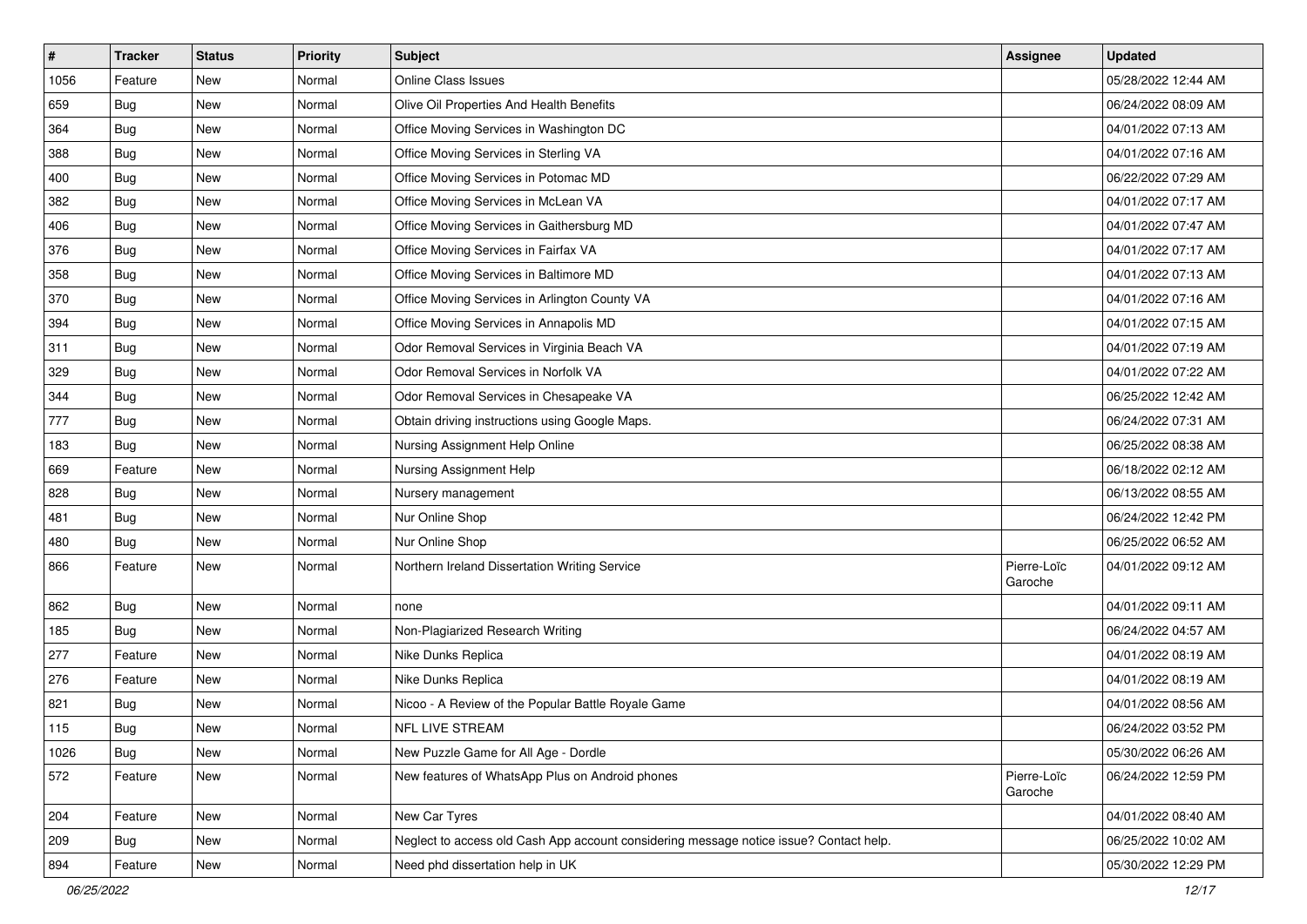| #   | <b>Tracker</b> | <b>Status</b> | <b>Priority</b> | <b>Subject</b>                                                                      | <b>Assignee</b> | <b>Updated</b>      |
|-----|----------------|---------------|-----------------|-------------------------------------------------------------------------------------|-----------------|---------------------|
| 550 | <b>Bug</b>     | <b>New</b>    | Normal          | Nederland FM - beste manieren om naar internationale radio op internet te luisteren |                 | 06/23/2022 08:56 PM |
| 527 | Feature        | New           | Normal          | My Teachers                                                                         |                 | 06/24/2022 02:41 PM |
| 234 | Bug            | New           | Normal          | My Personal Experience With the College Writing Services                            |                 | 06/25/2022 04:59 AM |
| 532 | Bug            | <b>New</b>    | Normal          | My Assignment Help                                                                  |                 | 06/25/2022 09:07 AM |
| 790 | <b>Bug</b>     | New           | Normal          | My app                                                                              |                 | 04/01/2022 09:03 AM |
| 990 | Bug            | New           | Normal          | Mushrooms                                                                           |                 | 05/03/2022 12:02 AM |
| 362 | Bug            | New           | Normal          | Moving Services in Washington DC                                                    |                 | 04/01/2022 07:13 AM |
| 386 | Bug            | <b>New</b>    | Normal          | Moving Services in Sterling VA                                                      |                 | 04/01/2022 07:16 AM |
| 398 | Bug            | New           | Normal          | Moving Services in Potomac MD                                                       |                 | 04/01/2022 07:32 AM |
| 380 | Bug            | <b>New</b>    | Normal          | Moving Services in McLean VA                                                        |                 | 06/25/2022 03:44 AM |
| 404 | Bug            | New           | Normal          | Moving Services in Gaithersburg MD                                                  |                 | 04/01/2022 07:47 AM |
| 374 | Bug            | <b>New</b>    | Normal          | Moving Services in Fairfax VA                                                       |                 | 04/01/2022 07:18 AM |
| 356 | Bug            | <b>New</b>    | Normal          | Moving Services in Baltimore MD                                                     |                 | 04/01/2022 07:13 AM |
| 368 | Bug            | New           | Normal          | Moving Services in Arlington County VA                                              |                 | 04/01/2022 07:12 AM |
| 392 | Bug            | <b>New</b>    | Normal          | Moving Services in Annapolis MD                                                     |                 | 04/01/2022 07:16 AM |
| 935 | Bug            | New           | Normal          | MovieBox Pro Apk - Watch Movies and TV Shows on Your Android Phone                  |                 | 04/27/2022 05:56 PM |
| 934 | <b>Bug</b>     | New           | Normal          | MovieBox Pro Apk - Watch Movies and TV Shows on Your Android Phone                  |                 | 05/10/2022 11:01 AM |
| 318 | Bug            | New           | Normal          | Mold Removal Services in Virginia Beach VA                                          |                 | 04/01/2022 07:27 AM |
| 333 | Bug            | <b>New</b>    | Normal          | Mold Removal Services in Norfolk VA                                                 |                 | 06/25/2022 04:25 AM |
| 348 | Bug            | New           | Normal          | Mold Removal Services in Chesapeake VA                                              |                 | 04/01/2022 07:14 AM |
| 248 | Bug            | <b>New</b>    | Normal          | Mobile ringtones and attractiveness ringtones                                       |                 | 06/25/2022 03:31 AM |
| 726 | Bug            | New           | Normal          | Mobile Application Development Services                                             |                 | 06/25/2022 06:02 AM |
| 905 | Bug            | <b>New</b>    | Normal          | MINI MILITIA MOD APK                                                                |                 | 05/19/2022 01:54 PM |
| 820 | <b>Bug</b>     | New           | Normal          | Metal Slug Apk para Android                                                         |                 | 06/25/2022 05:15 AM |
| 819 | Bug            | New           | Normal          | Metal Slug Apk para Android                                                         |                 | 04/01/2022 08:59 AM |
| 988 | Bug            | <b>New</b>    | Normal          | <b>Medicinal Mushrooms</b>                                                          |                 | 05/06/2022 06:06 AM |
| 987 | <b>Bug</b>     | New           | Normal          | <b>Medicinal Mushrooms</b>                                                          |                 | 05/02/2022 11:59 PM |
| 114 | Bug            | New           | Normal          | <b>Medical Research Writing Services</b>                                            |                 | 06/25/2022 07:20 AM |
| 991 | Bug            | New           | Normal          | <b>MDMA MOLLY</b>                                                                   |                 | 05/03/2022 12:03 AM |
| 310 | Bug            | New           | Normal          | Mattress Cleaning Services in Virginia Beach VA                                     |                 | 04/01/2022 07:19 AM |
| 328 | Bug            | New           | Normal          | Mattress Cleaning Services in Norfolk VA                                            |                 | 04/01/2022 07:26 AM |
| 343 | Bug            | New           | Normal          | Mattress Cleaning Services in Chesapeake VA                                         |                 | 04/01/2022 07:16 AM |
| 953 | <b>Bug</b>     | New           | Normal          | Manga Dogs - Read Your Favorite Comics on Your Smartphone                           |                 | 04/20/2022 05:25 AM |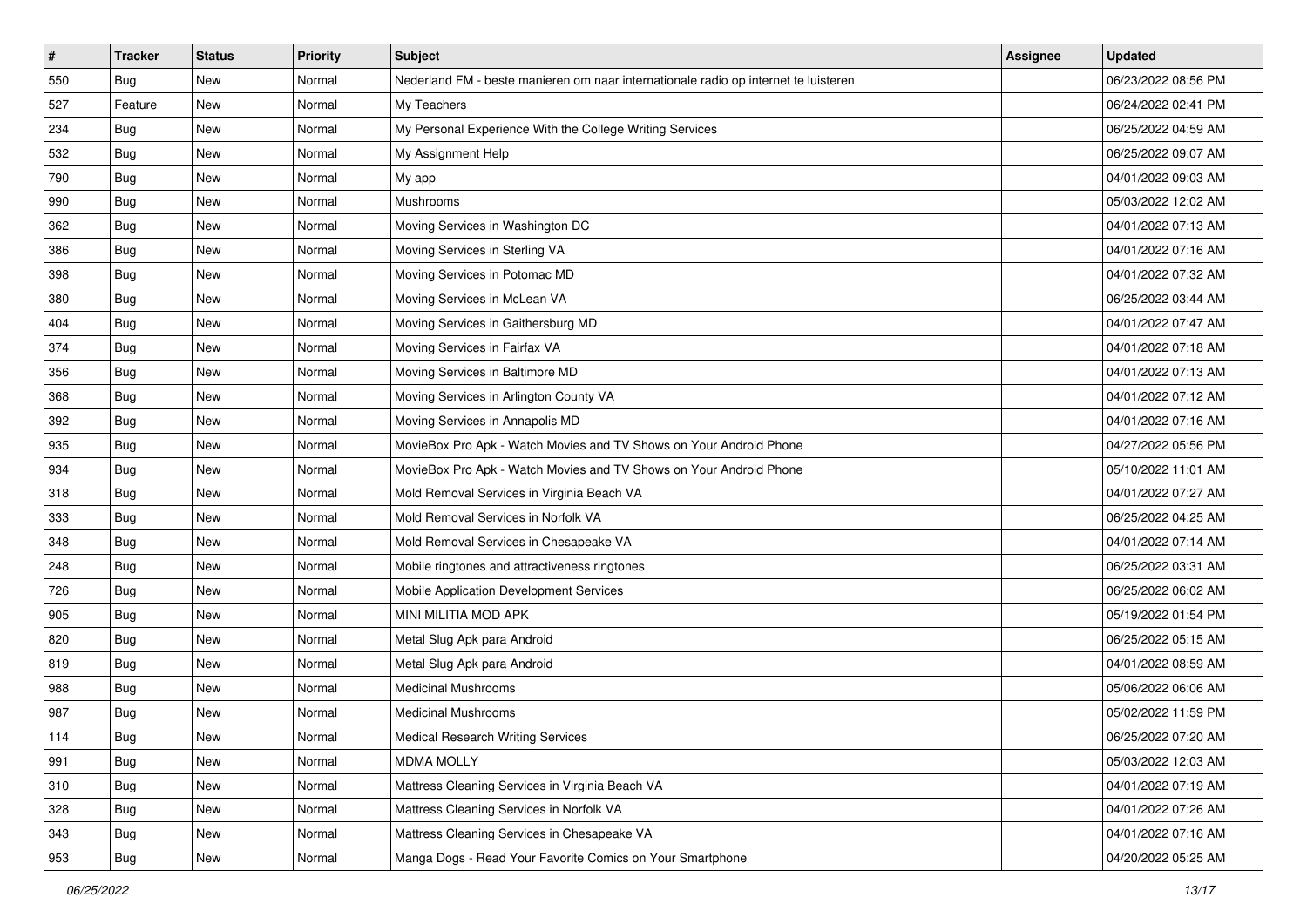| $\vert$ # | <b>Tracker</b> | <b>Status</b> | <b>Priority</b> | <b>Subject</b>                                                                                                                                           | Assignee               | <b>Updated</b>      |
|-----------|----------------|---------------|-----------------|----------------------------------------------------------------------------------------------------------------------------------------------------------|------------------------|---------------------|
| 288       | Bug            | New           | Normal          | Make shopping easier                                                                                                                                     |                        | 04/01/2022 07:56 AM |
| 287       | Bug            | <b>New</b>    | Normal          | Make shopping easier                                                                                                                                     |                        | 04/01/2022 08:41 AM |
| 870       | Bug            | New           | Normal          | Mahjong Solitaire                                                                                                                                        |                        | 04/01/2022 09:12 AM |
| 612       | Bug            | <b>New</b>    | Normal          | Luxury Slingshot Rental                                                                                                                                  |                        | 06/24/2022 09:09 AM |
| 1121      | Bug            | <b>New</b>    | Normal          | LustreC do not run                                                                                                                                       |                        | 06/22/2022 08:43 AM |
| 825       | Bug            | <b>New</b>    | Normal          | Lucky Patcher Download                                                                                                                                   |                        | 04/01/2022 08:59 AM |
| 665       | Feature        | <b>New</b>    | Normal          | Look for a dedicated help with finance assignment                                                                                                        |                        | 06/24/2022 12:47 PM |
| 1111      | Bug            | New           | Normal          | LOLBeans is a fun battle royale game where you race with other players while avoiding obstacles. Reach the<br>end of the course in competitive gameplay! |                        | 06/20/2022 06:39 AM |
| 270       | Bug            | <b>New</b>    | Normal          | Logo Mansion                                                                                                                                             | Christophe<br>Garion   | 04/01/2022 08:20 AM |
| 677       | Bug            | <b>New</b>    | Normal          | Logo Design Services Near Me                                                                                                                             |                        | 06/24/2022 08:52 AM |
| 365       | Bug            | <b>New</b>    | Normal          | Local Moving Services in Washington DC                                                                                                                   |                        | 04/01/2022 07:12 AM |
| 389       | Bug            | <b>New</b>    | Normal          | Local Moving Services in Sterling VA                                                                                                                     |                        | 04/01/2022 07:16 AM |
| 401       | Bug            | <b>New</b>    | Normal          | Local Moving Services in Potomac MD                                                                                                                      |                        | 04/01/2022 07:48 AM |
| 383       | Bug            | <b>New</b>    | Normal          | Local Moving Services in McLean VA                                                                                                                       |                        | 04/01/2022 07:17 AM |
| 377       | Bug            | <b>New</b>    | Normal          | Local Moving Services in Fairfax VA                                                                                                                      |                        | 04/01/2022 07:17 AM |
| 359       | Bug            | <b>New</b>    | Normal          | Local Moving Services in Baltimore MD                                                                                                                    |                        | 04/01/2022 07:15 AM |
| 371       | Bug            | New           | Normal          | Local Moving Services in Arlington County VA                                                                                                             |                        | 04/01/2022 07:13 AM |
| 395       | Bug            | <b>New</b>    | Normal          | Local Moving Services in Annapolis MD                                                                                                                    |                        | 04/01/2022 07:15 AM |
| 171       | Feature        | <b>New</b>    | Normal          | loan management system                                                                                                                                   |                        | 06/25/2022 09:42 AM |
| 623       | Bug            | <b>New</b>    | Normal          | Listen to online radio stations for mobile phones                                                                                                        |                        | 06/24/2022 08:21 PM |
| 479       | Bug            | <b>New</b>    | Normal          | Limousine Service Bellevue WA                                                                                                                            |                        | 06/24/2022 06:14 AM |
| 1098      | Bug            | New           | Normal          | Life of a Fisherman                                                                                                                                      |                        | 06/15/2022 08:10 AM |
| 502       | Bug            | <b>New</b>    | Normal          | Les instructions pour définir des sonneries pour iPhone sont simples et faciles à suivre                                                                 |                        | 06/25/2022 12:35 AM |
| 1077      | Bug            | <b>New</b>    | Normal          | Les excellentes façons d'utiliser ces images                                                                                                             |                        | 06/25/2022 08:51 AM |
| 673       | Bug            | <b>New</b>    | Normal          | Learn the basics of pixel art - Clear grid                                                                                                               |                        | 06/24/2022 06:41 AM |
| 562       | Bug            | <b>New</b>    | Normal          | Learn Basic Mahjong Rules                                                                                                                                |                        | 06/23/2022 12:48 AM |
| 151       | Feature        | New           | Normal          | Law Essay Writing Service - Assignments Planet                                                                                                           |                        | 06/25/2022 12:29 AM |
| 739       | Bug            | New           | Normal          | law dissertation help                                                                                                                                    |                        | 04/01/2022 09:02 AM |
| 779       | Feature        | New           | Normal          | Latest Whatsapp groups for Teens                                                                                                                         | Pierre-Loïc<br>Garoche | 06/21/2022 01:33 AM |
| 904       | Feature        | New           | Normal          | Laora seeck                                                                                                                                              |                        | 04/20/2022 11:54 AM |
| 883       | <b>Bug</b>     | New           | Normal          | Langweilen Sie sich jemals bei der gleichen alten Schriftart auf Instagram?                                                                              |                        | 04/01/2022 09:16 AM |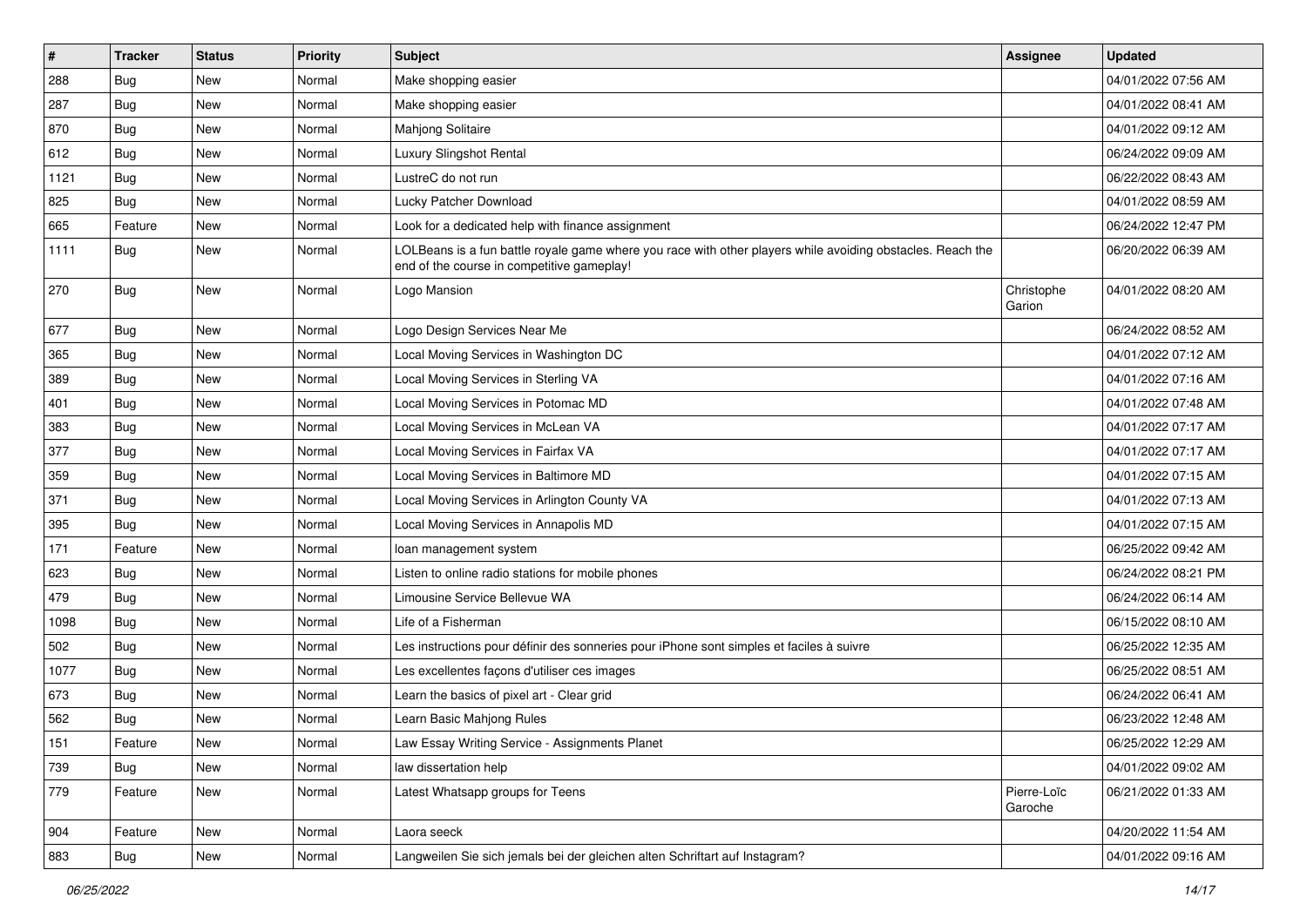| $\vert$ # | <b>Tracker</b> | <b>Status</b> | <b>Priority</b> | <b>Subject</b>                                                         | Assignee               | <b>Updated</b>      |
|-----------|----------------|---------------|-----------------|------------------------------------------------------------------------|------------------------|---------------------|
| 851       | <b>Bug</b>     | New           | Normal          | Laden Sie den kostenlosen MP3-Klingelton für Ihr Mobiltelefon herunter |                        | 04/01/2022 09:14 AM |
| 194       | Bug            | <b>New</b>    | Normal          | lace closure wigs                                                      |                        | 06/25/2022 09:18 AM |
| 716       | Bug            | New           | Normal          | La celebración de un BabyShower.                                       |                        | 06/24/2022 02:09 AM |
| 962       | <b>Bug</b>     | New           | Normal          | Kostenlose Hörbücher                                                   |                        | 05/20/2022 08:56 AM |
| 528       | <b>Bug</b>     | <b>New</b>    | Normal          | Korean Mag                                                             |                        | 06/23/2022 10:09 PM |
| 534       | Bug            | New           | Normal          | Know how to initiate cash app refund by contacting the technical team  | Pierre-Loïc<br>Garoche | 06/25/2022 08:34 AM |
| 663       | <b>Bug</b>     | New           | Normal          | Know how the Cash app twitches words in a detailed way.                | Pierre-Loïc<br>Garoche | 05/22/2022 05:44 PM |
| 1119      | Bug            | <b>New</b>    | Normal          | Klondike Solitaire                                                     |                        | 06/21/2022 08:25 AM |
| 1016      | Bug            | New           | Normal          | Klondike Solitaire                                                     |                        | 05/12/2022 09:03 AM |
| 873       | <b>Bug</b>     | New           | Normal          | Klingeltöne mp3                                                        |                        | 04/13/2022 11:03 AM |
| 893       | Bug            | <b>New</b>    | Normal          | klingeltone                                                            |                        | 04/13/2022 11:06 AM |
| 119       | <b>Bug</b>     | New           | Normal          | klhjigyu                                                               |                        | 06/25/2022 09:30 AM |
| 656       | Bug            | New           | Normal          | Kiwi Nutrition Facts And Health Benefits                               |                        | 06/23/2022 05:18 PM |
| 566       | Bug            | <b>New</b>    | Normal          | Kinemaster Pro Download - los App Review                               |                        | 04/01/2022 09:27 AM |
| 88        | Bug            | New           | Normal          | kind2 output: When for node arguments                                  | Pierre-Loïc<br>Garoche | 06/24/2022 08:12 PM |
| 596       | Bug            | New           | Normal          | Kids Games                                                             |                        | 04/01/2022 09:18 AM |
| 304       | Bug            | New           | Normal          | Keyless Entry Services in Norcross GA                                  |                        | 04/01/2022 07:19 AM |
| 805       | Bug            | New           | Normal          | Ketamine Online Store                                                  | Christophe<br>Garion   | 06/23/2022 06:44 PM |
| 367       | Bug            | New           | Normal          | Junk Removal Services in Washington DC                                 |                        | 04/01/2022 07:12 AM |
| 391       | <b>Bug</b>     | New           | Normal          | Junk Removal Services in Sterling VA                                   |                        | 04/01/2022 07:16 AM |
| 403       | <b>Bug</b>     | <b>New</b>    | Normal          | Junk Removal Services in Potomac MD                                    |                        | 04/01/2022 07:47 AM |
| 385       | Bug            | New           | Normal          | Junk Removal Services in McLean VA                                     |                        | 04/01/2022 07:15 AM |
| 379       | Bug            | New           | Normal          | Junk Removal Services in Fairfax VA                                    |                        | 04/01/2022 07:17 AM |
| 361       | <b>Bug</b>     | New           | Normal          | Junk Removal Services in Baltimore MD                                  |                        | 04/01/2022 07:13 AM |
| 373       | Bug            | <b>New</b>    | Normal          | Junk Removal Services in Arlington County VA                           |                        | 04/01/2022 07:18 AM |
| 397       | <b>Bug</b>     | New           | Normal          | Junk Removal Services in Annapolis MD                                  |                        | 04/01/2022 07:15 AM |
| 653       | Bug            | New           | Normal          | Jujube (Jinjoles): Properties And Health Benefits                      |                        | 06/23/2022 10:41 PM |
| 240       | Feature        | New           | Normal          | Juego interesante de Dragon Ball Legends MOD APK                       |                        | 06/25/2022 12:21 AM |
| 670       | Bug            | New           | Normal          | JTWhatsApp Apk - The New and Improved WhatsApp                         |                        | 06/17/2022 04:36 PM |
| 842       | Bug            | New           | Normal          | Join the fun game                                                      |                        | 04/01/2022 08:58 AM |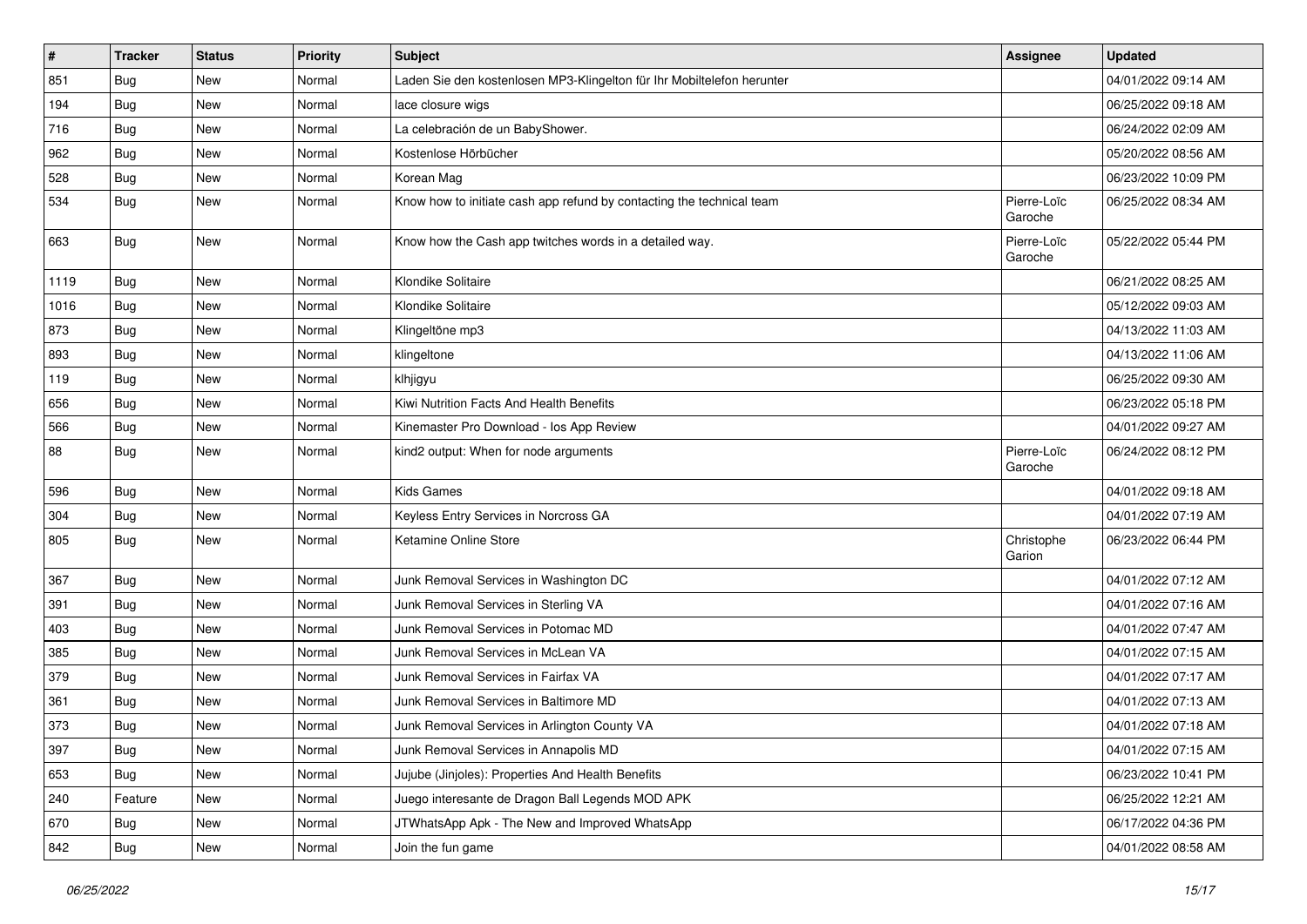| $\pmb{\#}$ | <b>Tracker</b> | <b>Status</b> | <b>Priority</b> | <b>Subject</b>                                                                                                  | Assignee               | <b>Updated</b>      |
|------------|----------------|---------------|-----------------|-----------------------------------------------------------------------------------------------------------------|------------------------|---------------------|
| 163        | Bug            | New           | Normal          | jknjopl[                                                                                                        |                        | 04/01/2022 07:58 AM |
| 262        | Bug            | <b>New</b>    | Normal          | It this true to dealing Wuth                                                                                    |                        | 06/22/2022 04:07 AM |
| 1049       | Feature        | New           | Normal          | IT Software Company In Delhi                                                                                    |                        | 05/27/2022 05:24 AM |
| 210        | Bug            | New           | Normal          | Issue with check symbol in Cash App? Dial assist number with calling Cash App customer service phone<br>number. |                        | 06/24/2022 10:52 PM |
| 269        | Bug            | New           | Normal          | Is there such a site for app design?                                                                            | Anonymous              | 06/25/2022 08:41 AM |
| 999        | Bug            | <b>New</b>    | Normal          | Is there a way to find Google Feud answers?                                                                     |                        | 05/07/2022 08:58 AM |
| 231        | Bug            | New           | Normal          | Is the ringtone download difficult or not?                                                                      | Pierre-Loïc<br>Garoche | 06/24/2022 06:35 PM |
| 478        | Feature        | <b>New</b>    | Normal          | Is it safe to install third-party WhatsApp GB?                                                                  |                        | 06/25/2022 02:38 AM |
| 1015       | Bug            | New           | Normal          | Is it possible to send books for free?                                                                          |                        | 05/11/2022 04:05 PM |
| 998        | Bug            | <b>New</b>    | Normal          | Is It Hard to Solve Wordle An                                                                                   |                        | 05/13/2022 06:39 PM |
| 1116       | Bug            | <b>New</b>    | Normal          | ipTV smarts pro                                                                                                 |                        | 06/21/2022 06:09 AM |
| 993        | Bug            | <b>New</b>    | Normal          | IO Games Free Online                                                                                            |                        | 05/04/2022 10:35 AM |
| 788        | Bug            | <b>New</b>    | Normal          | Intro Maker Mod APK                                                                                             |                        | 06/24/2022 06:06 PM |
| 225        | Bug            | New           | Normal          | instant personal loan                                                                                           |                        | 06/24/2022 03:33 AM |
| 224        | Feature        | New           | Normal          | Instant Personal Loan                                                                                           | Pierre-Loïc<br>Garoche | 06/25/2022 05:58 AM |
| 176        | Bug            | New           | Normal          | instant loan without documents                                                                                  |                        | 06/18/2022 01:43 PM |
| 167        | Bug            | <b>New</b>    | Normal          | instant loan without documents                                                                                  | Anonymous              | 06/25/2022 08:50 AM |
| 568        | Bug            | New           | Normal          | Instale a versão mais recente do YouTube Premium                                                                |                        | 06/24/2022 08:51 PM |
| 748        | Bug            | <b>New</b>    | Normal          | Il y a quelques façons d'obtenir des sonneries gratuites pour votre iPhone                                      |                        | 04/01/2022 09:02 AM |
| 1072       | Bug            | <b>New</b>    | Normal          | ij.start canon                                                                                                  |                        | 06/21/2022 06:56 PM |
| 1013       | Bug            | New           | Normal          | ij.start canon                                                                                                  |                        | 05/11/2022 11:31 AM |
| 950        | Bug            | New           | Normal          | ij.start canon                                                                                                  |                        | 05/07/2022 02:12 PM |
| 943        | Bug            | <b>New</b>    | Normal          | ij.start canon                                                                                                  |                        | 04/13/2022 08:52 AM |
| 846        | Feature        | <b>New</b>    | Normal          | ij.start canon                                                                                                  |                        | 04/01/2022 08:58 AM |
| 525        | Bug            | New           | Normal          | If you don't have a QR code: How to activate cash app card in app                                               |                        | 06/25/2022 09:07 AM |
| 604        | j Bug          | New           | Normal          | Idle Game Online                                                                                                |                        | 06/24/2022 06:16 PM |
| 1104       | Bug            | New           | Normal          | Idle game fix bug                                                                                               |                        | 06/17/2022 04:35 AM |
| 1103       | Bug            | New           | Normal          | Idle game fix bug                                                                                               |                        | 06/21/2022 09:30 AM |
| 1031       | Bug            | New           | Normal          | <b>IAFT Traders Union</b>                                                                                       |                        | 05/16/2022 03:14 PM |
| 1030       | Bug            | New           | Normal          | <b>IAFT Traders Union</b>                                                                                       |                        | 05/16/2022 03:13 PM |
| 736        | <b>Bug</b>     | New           | Normal          | I Want to Edit in My Website (transfer-factor.net) Unfortunately, Unable to Edit It                             |                        | 06/24/2022 07:32 AM |